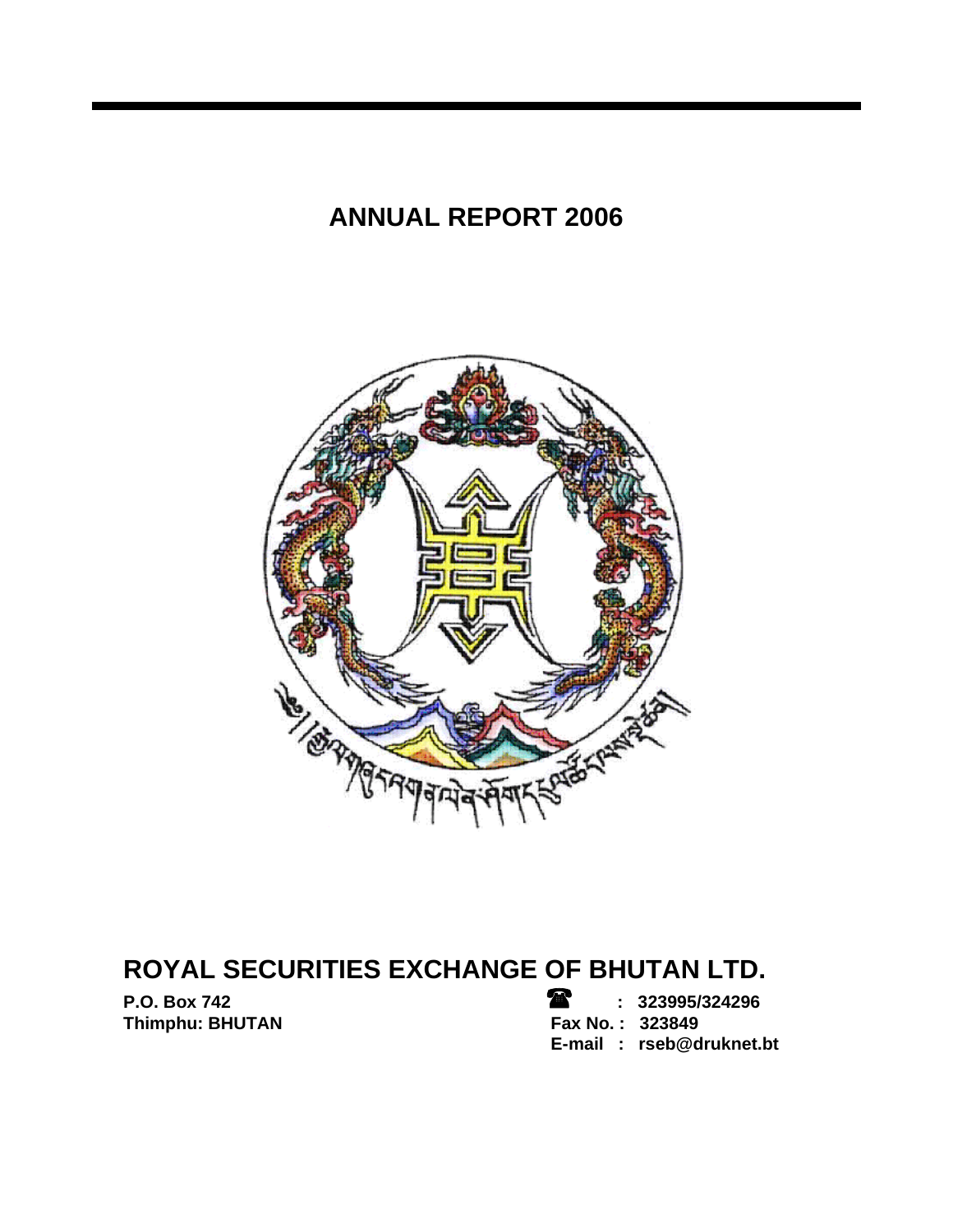# *CONTENTS*

- **1. BOARD OF DIRECTORS**
- **2. MANAGEMENT**
- **3. DIRECTOR'S REPORT**
- **4. MARKET HIGHLIGHT**
- *Information on listed companies:*
- *Traded Value:*
- → *In primary market*
- → *In secondary market*
- *Traded Volumes:*
- → *In primary market*
- → *In secondary market*
- *Brokers' Performances*
- **5. SECURITIES RECORDS IN THE DEPOSITORY**
- **6. RMA DISCOUNT BILLS**
- **7. RGOB BONDS**
- **8. FINANCIAL STATEMENTS**
- ♦ *Balance Sheet*
- ♦ *Profit and Loss Account*

<u> Tanzania de la contrada de la contrada de la contrada de la contrada de la contrada de la contrada de la con</u>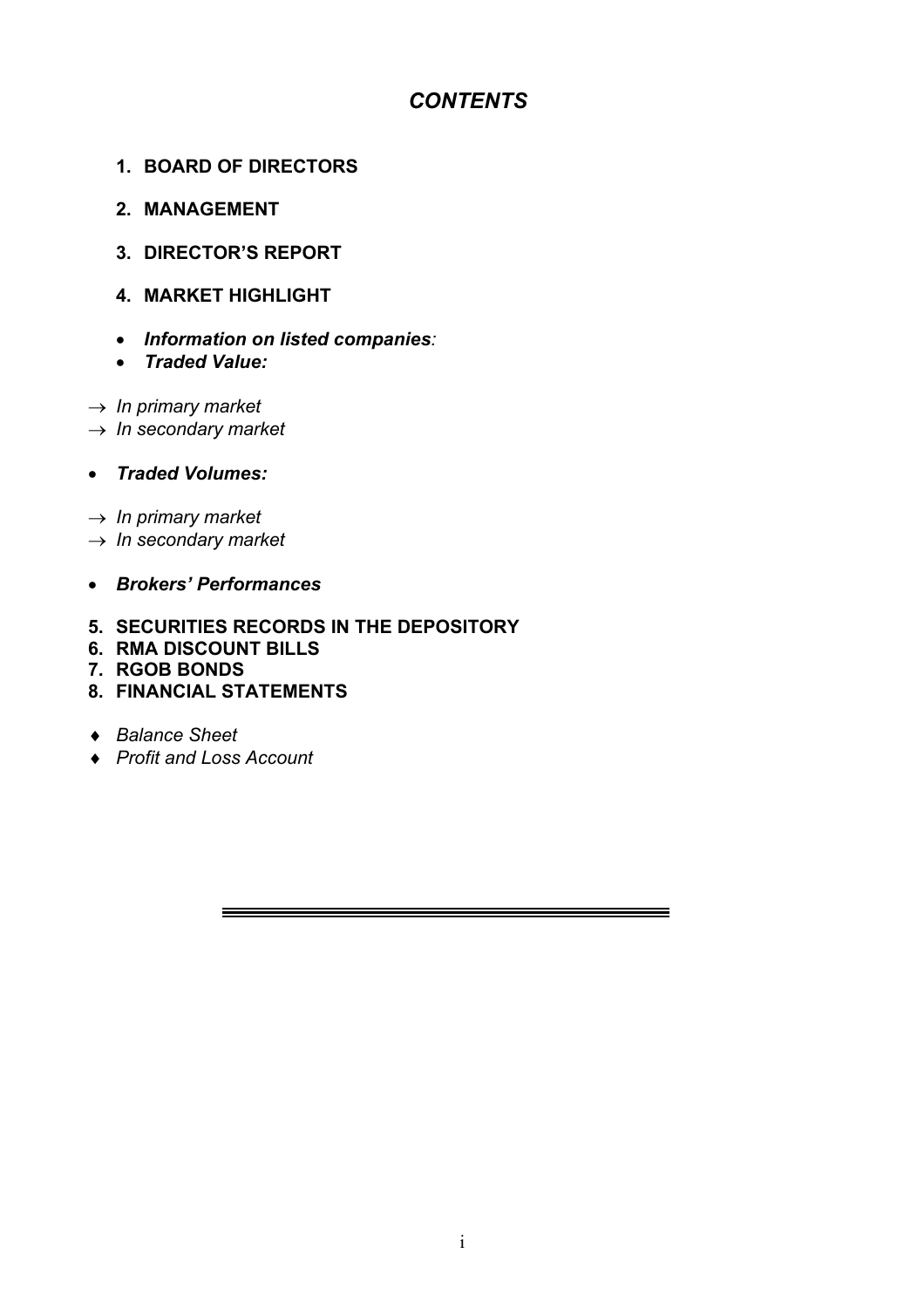#### **1. BOARD OF DIRECTORS**

#### **Chairperson**

1. Mr. Daw Tenzin Managing Director Royal Monetary Authority

#### **Directors**

- 2. Mr. Kipchu Tshering 6. Mr. Nawang Gyetse
- 3. Mr. Lamkey Tshering **6.** Mr. G.P Sharma
- 4. Mr. Sangay Khandu 7. Mr. T. Yezer Director General Member Secretary Ministry of Trade & Industry *RSEB.*
- Managing Director Managing Director BNB Securities Ltd. Drook Securities Ltd.
- Managing Director **Dy. Managing Director** RICB Securities Ltd. 6. BOB Securities Ltd.
	-

#### **2. Management**

- 1. Mr. Tashi Yezer, Chief Executive Officer
- 2. Mr. Dophu Dorji, Manager
- 3. Mr. Nawang Lhendup, In-charge (Central Depository)
- 4. Ms. Khandu Wangmo, Programmer (Trading)
- 5. Mr. Pema Lhendup, Accountant
- 6. Mr. Dil Kumar Rai, Driver
- 7. Mr. Kezang Dorji, Peon

#### **Brokerage Firms:**

C/o Royal Insurance Corporation of Bhutan C/o Bhutan National Bank Phuentsholing, Bhutan Thimphu, Bhutan Thimphu, Bhutan Tel #. 975-2-322426/323993 Tel # 975-2- 322765/322767

# **BOB Securities Ltd.**<br>
C/o Bank of Bhutan<br>
C/o Bhutan Dev. Finance

Thimphu Branch Thimphu

#### **RICB Securities Ltd. BNB Securities Ltd**.

C/o Bhutan Dev. Finance Corporation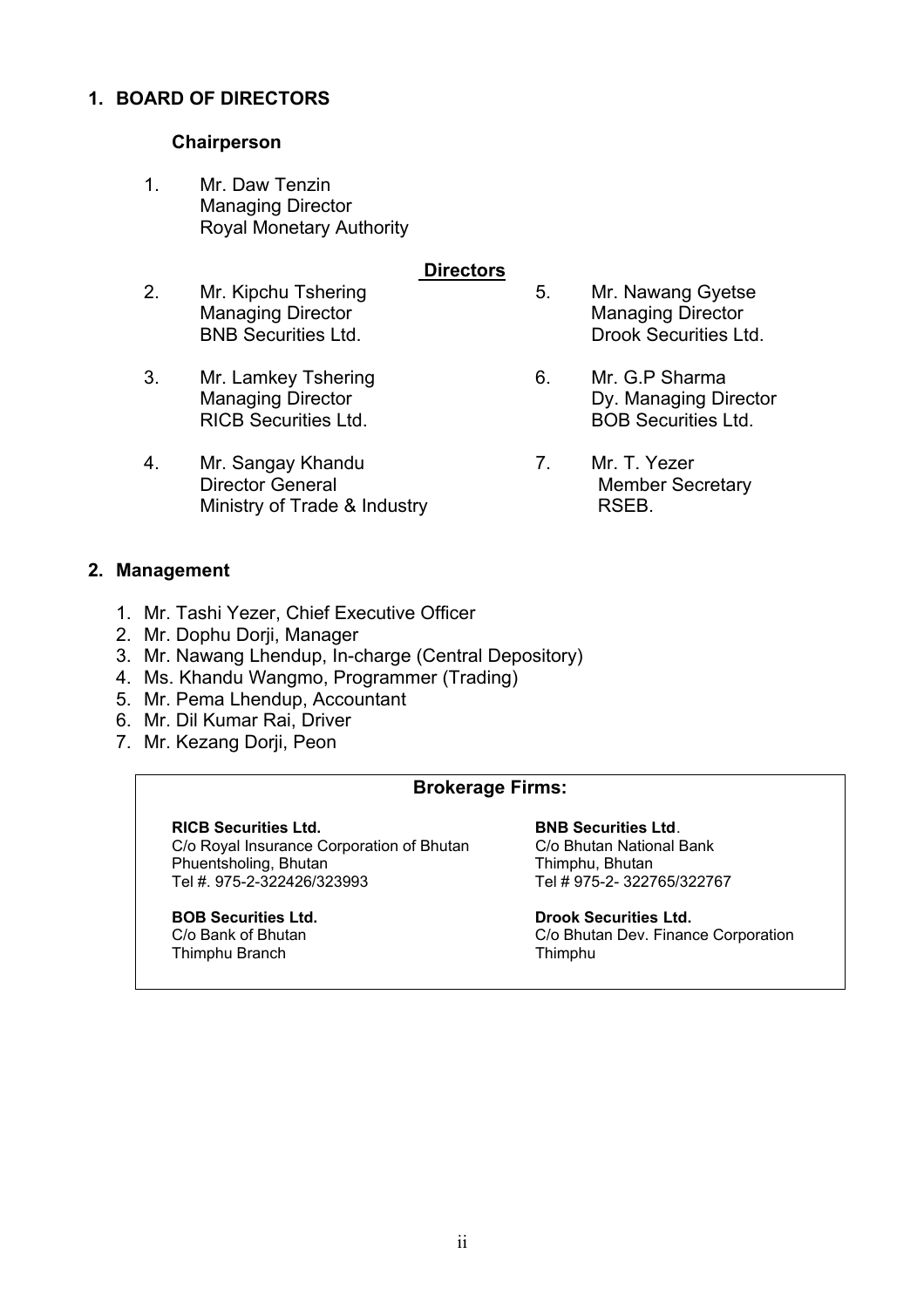## **Directors' Report 2006**

#### **1. Background**

The Royal Securities Exchange of Bhutan Ltd. was established in August 1993, as a non-profit-making organization in response to the need to develop the capital market in the Kingdom with mandate to be a market for trading of listed securities and provide related services.

### **2. Primary Market**

During the year new shares of the following companies were pumped into the primary market where:

- 1. The Royal Government of Bhutan off loaded 49 percent of it holdings in the **Kuensel Corporation Ltd**., one of the oldest media company in the Kingdom, with volume of 245,000 shares at face value of Nu. 100 per share amounting to Nu 24.5 million that was over subscribed by the 281 shareholders.
- 2. **Druk Ferro Alloys Limited (DFAL),** a newly established mining company, floated 25 percent of its paid up capital with the volume of 407,530 shares at the face value of Nu. 100 per share worth Nu.40.75 million to the market out of which only 9.1 percent were subscribed by 352 shareholders. The remaining unsubscribed shares were allotted to its promoters.
- 3. Simultaneously, **Jigme Mining Corporation Ltd. (JMCL)**, also a newly established company, offered to public 85,300 shares at face value of Nu 100 per share worth Nu.8.53 million, which were over subscribed by the 432 shareholders.

Out of these new issues in the market a total of 737,830 shares were sold to raise a total value of Nu.62.64 million in the primary market until divestment of BNB shares, later, during the year.

#### **3. Divestment of BNB shares by ADB**

During November-December 2006 the Asian Development Bank (ADB) divested the remaining 10.05% with the volume of 119,603 shares in Bhutan National Bank Ltd. (BNB) to public and a small portion (9,560 shares) to the staff of BNB at a fixed price of Nu.650 per share that altogether raised Nu.77.75 million. The issue was over subscribed by 19 percent.

The ADB initially owned 20.1 percent, i.e. ……. shares in BNB at **Nu.190 per share in 1999**, which then dropped to 10.05 percent after its portion of right issue was allotted to National Pension Fund in the year 2003.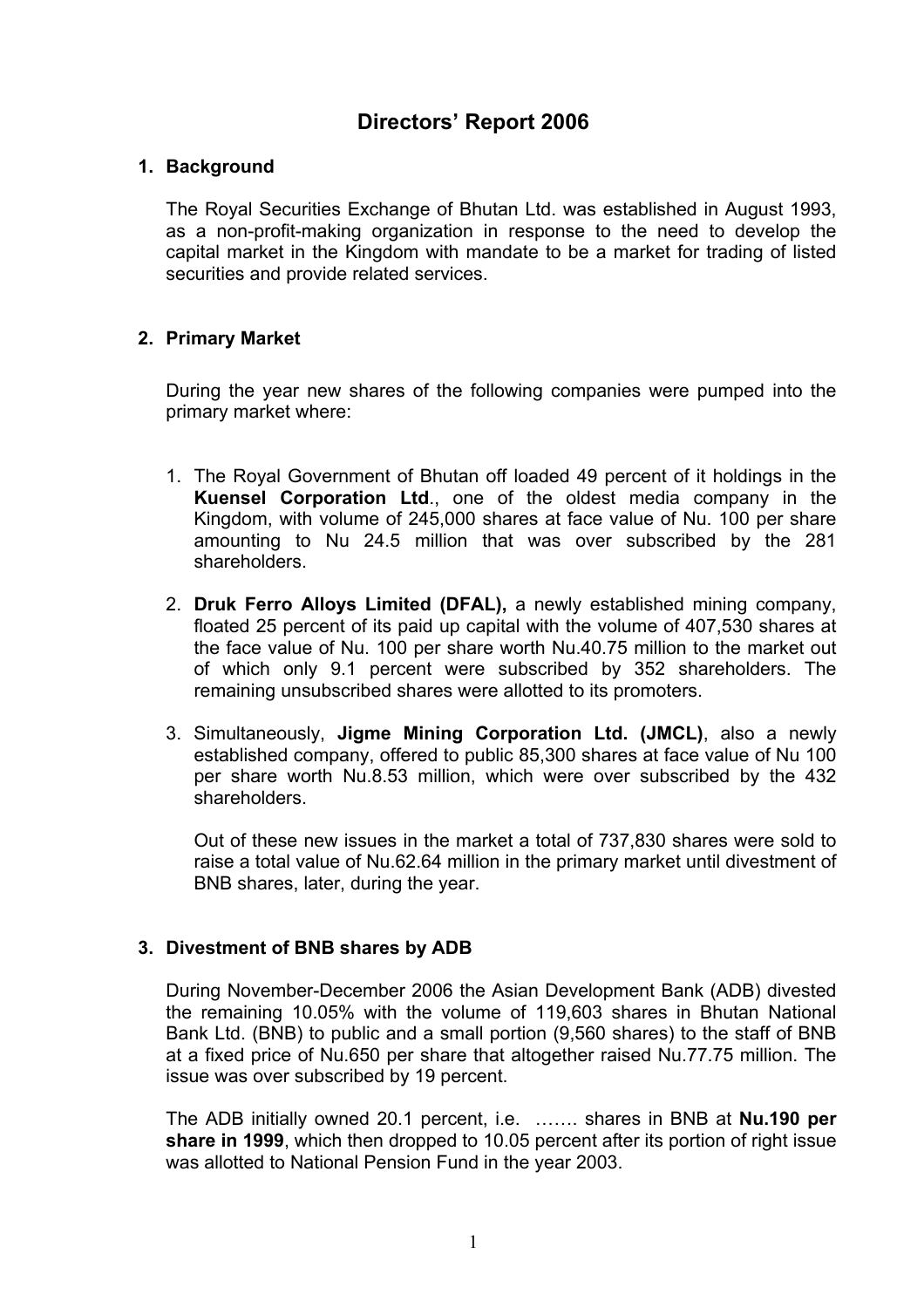#### **4. Secondary Market**

The transactions in the secondary market increased both in terms of volume and value from 49,198 share valued at Nu 20,14 million in previous year compared to 133,387 shares amounting to 36.55 million in 2006.

*During the year, the overall traded value (IPO, secondary trading, Bonus issue and dematerialized securities) amounted to Nu.371.69 million with the volume of 2,752,745 shares.* 

#### **5. Market Capitalization**

The market capitalization of 16 listed companies increased slightly to Nu 4,597.30 million compared to 4,467.11 million in the previous year**.** 

Since the newly issued shares are still under process to be listed on the exchange they are not included in the current market capitalization.

The market capitalization as percentage to Gross Domestic Product (GDP) is 12.10 percent, taking the GDP-2005 at Nu.36,914.6 million of the National Statistic Bureau 2006.

#### **6. Number of Shareholders**

There has been a steady growth in the number of public shareholders in the listed companies during the past years. During the year the numbers of shareholders have grown by 2.75 percent to **16,057 shareholders** from 15,616 shareholders in the previous year*.* Amongst the listed companies the Bhutan National Bank has 4,582 beneficial shareholders ranking the highest, during the year and BFAL the lowest to 46 shareholders.

*Chances for further growth in domestic investors and wider spread of share ownership in the enterprises could be further enhanced if the Government could take similar decision to divest a portion of Government holdings in the prevailing potential companies such as Bank of Bhutan, Bhutan Telecom Corporation, Bhutan Power Corporation as in disinvested with other potential companies in the past.* 

In the past, Royal Government divested its holdings in Bhutan National Bank, State Trading Corporations, Insurance Company and Penden Cement Authority Ltd., as a result of which it helped tremendously in the strong foundation of the capital market in the Kingdom.

#### **7. Number of Listed companies and new listings**

During the year 2006 the number of listed companies has remained at 16. Of the three new initial public offers at the RSEB during the year the Kuensel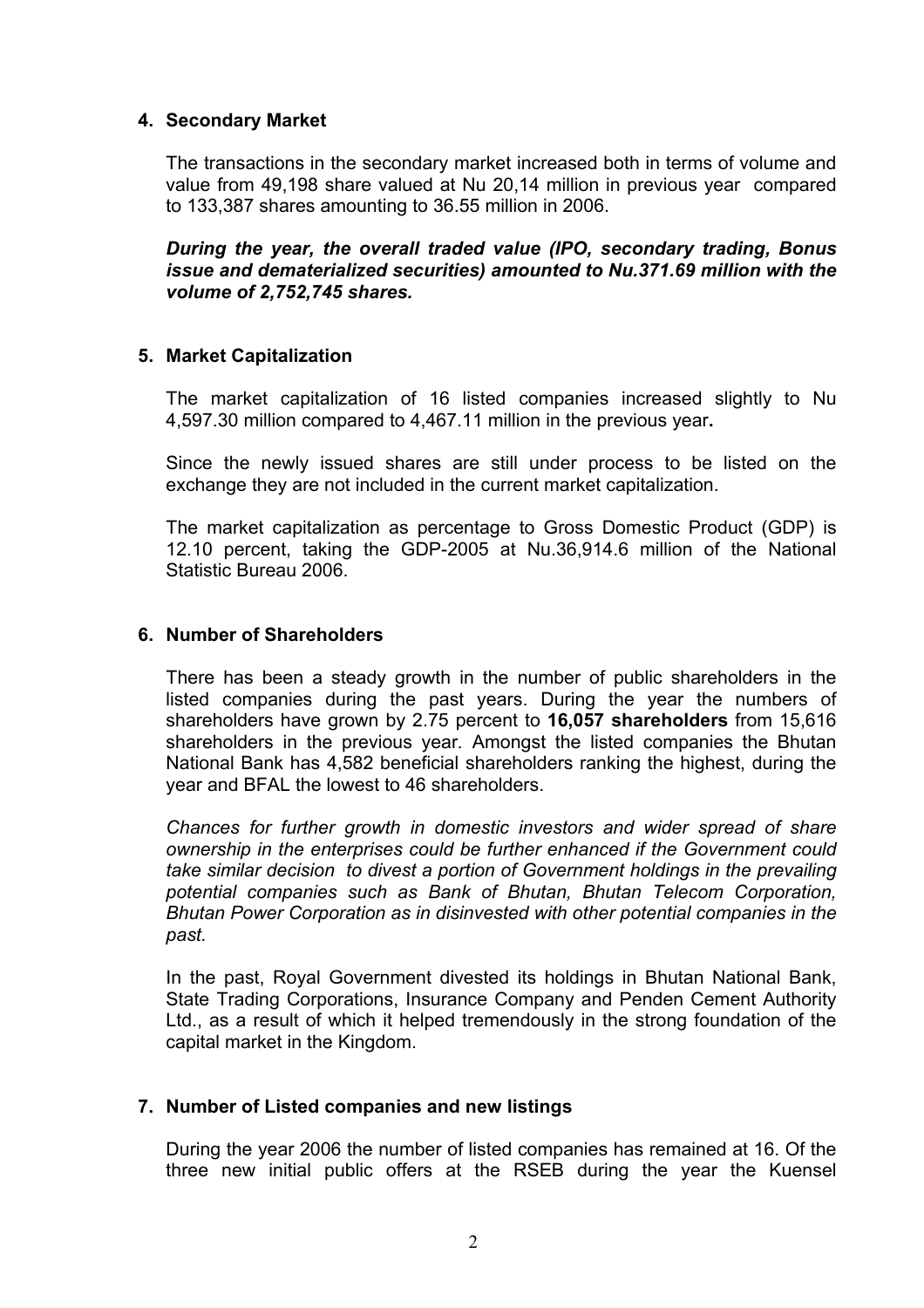Corporation Ltd and the Jigme Mining Corporation Ltd. are under process to be listed next on the Exchange.

#### **8. Voluntary Winding up**

The RSEB has been informed by Bhutan Beverages Companies Ltd for voluntary winding up as approved by the shareholder in the Extraordinary Annual General Meeting following which the Registrar of Companies also intimated approval for granting the voluntary wind up.

#### **9. Market information**

The RSEB still needs financial capabilities to computerize the compilations of companies' information such as issued capital, face value, profits/loss, reserves and the calculation of book value, market value, earning per share, return on capital, debt equity ratio, dividend yields and so forth. Currently, the compilations and comparatives analyses are carried out manually from the balance sheet of the listed companies for the benefit of general public.

#### **10. Government Bonds**

During the year no new bond were issued at the Exchange. However, the RSEB has facilitated the semi-annual coupon payment amounting to Nu.144.33 million from the issuers to the bondholders. Further, the RGoB also prematurely redeemed Treasury Bills worth Nu.300 million in February and April 2006.

#### **11. RMA Discount Bills**

During the year, the RSEB has traded a total of five RMA Discount Bills aggregating to Nu.495.56 million compared to Nu.594.69 million in the previous year at the fixed price and pre-determined volume by the RMA.

The overall trading of Bills, since its first trading in 1994 to the year 2006, amounts to Nu 25,692.78 million.

#### **12. Brokers Performance**

During the year 2006, BNB Securities Ltd traded 48.24 percent worth Nu. 188.6 million followed by Drook Securities Ltd traded 24.43 percent amounting to Nu. 95.5 million. BOB trade 21.20 percent worth Nu. 82.89 million while RICB Securities Ltd. traded 6.14 percent amounting to Nu 23.99 million in the secondary trading.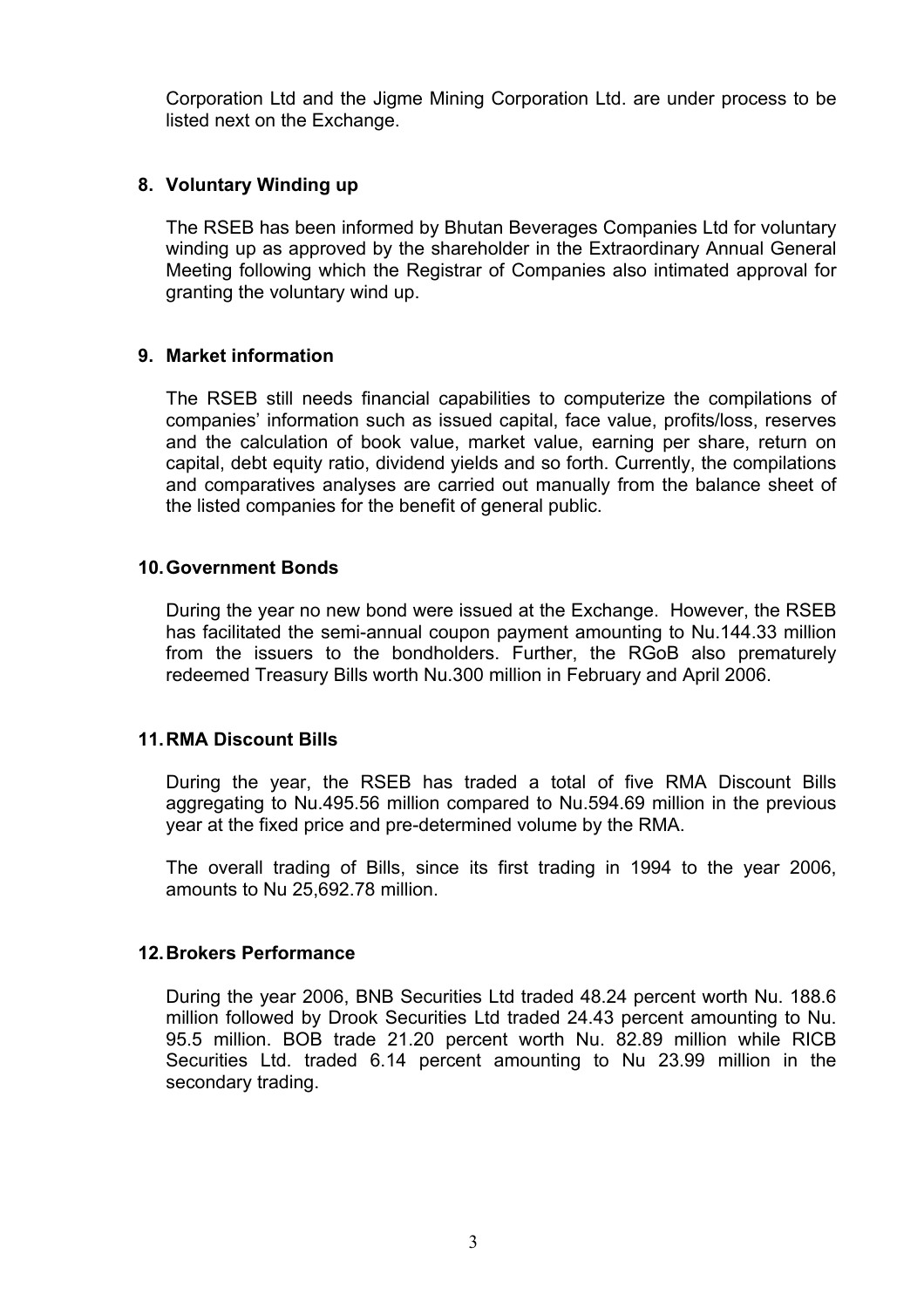#### **13. Dematerialization**

*Dematerialization is a process by which the physical share certificates of the listed companies are converted into scripless shares.* 

During the year Bhutan Board Product Ltd and Bhutan Tourism Corporation Ltd. dematerialized a total of 1,609,414 shares worth Nu 160.94 million–through a simulated trading in order to generate electronic records and update information in the Exchange, broker and Depository systems.

#### **14. Splitting**

During the year the Bhutan Tourism Corporation Ltd. decided to split a total of 20,940 shares into to 209,400 shares from its initial face value of Nu 1000 per share to Nu 100 per share, through simulated trading along with dematerialization.

#### **15. Bonus Issue**

During the year 2006 the facilities of the Exchange also recorded the issue of 2:1 bonus by the Druk Satair Corporation Ltd**.** for 152,511 shares amounting to Nu.15.25 million.

#### **16. Non-commercial Transaction**

*The RSEB permit transfer of share ownership in non-commercial transactions such as gifts, inheritance and other non-commercial transfer within the immediate family members being verified by the court.* 

During the year, 66 cases of non-commercial transfers of share ownership worth Nu.6.88 million calculated at face value for 60,766 shares were entertained at the RSEB involving 86 transferors against 120 transferees of the various listed companies.

#### **17. Securities Depository**

The volume of Securities deposited in the Securities Depository increased to 9.65 million shares during the year from 8.51 million shares in the previous year indicating 13.33 percent growth. This growth was fueled by dematerialization of BBPL and BTCL shares. The BCCL is expected to complete its dematerialization by 2007.

#### *18. IMF Mission*

During the year IMF Mission carried out a diagnostic study of the capital market with special focus to the development of the Debt Market and other tradable instruments in the country at the request of the Royal Government. The RSEB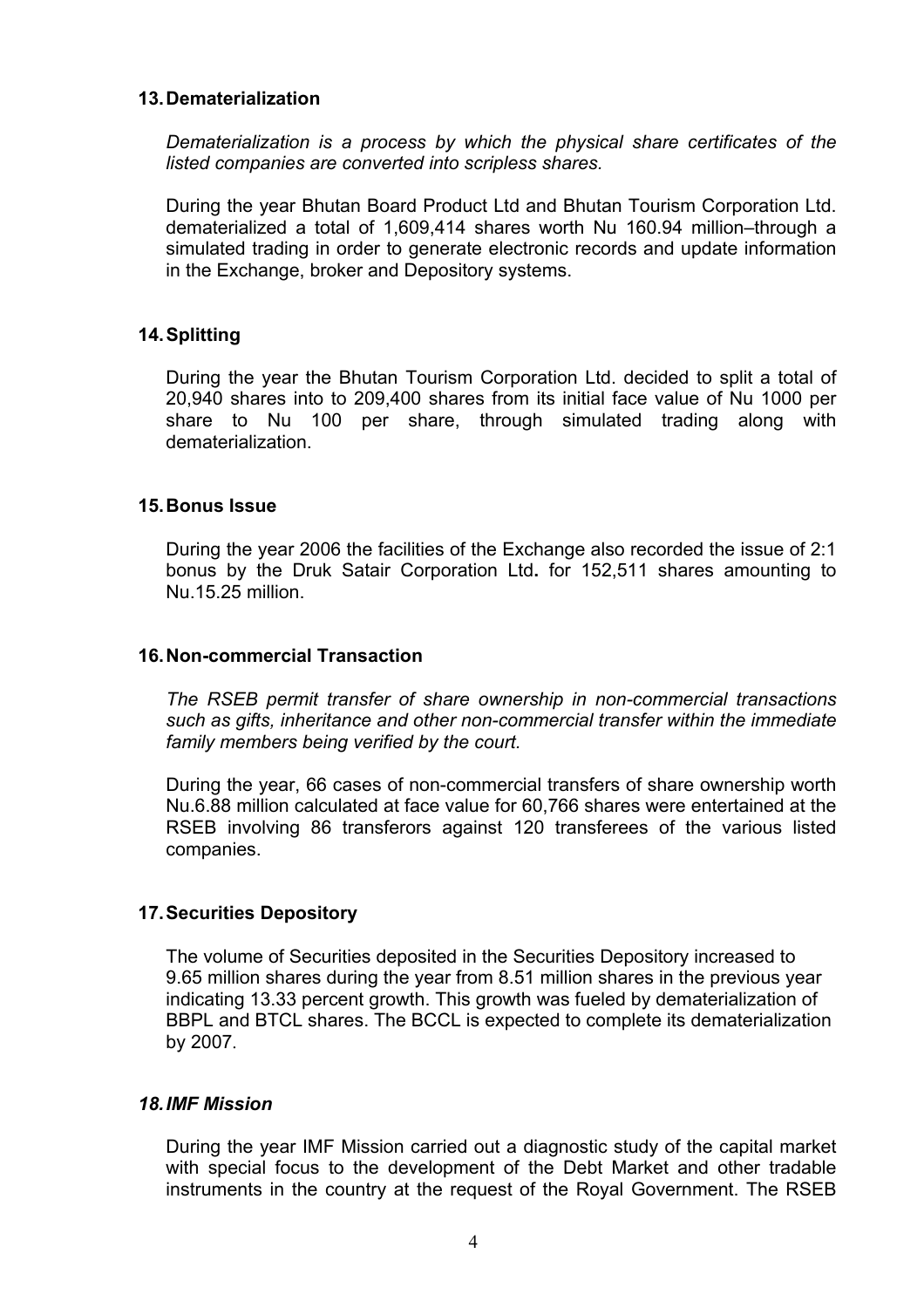has expressed the need to develop standard legal infrastructure, steps and procedures in matching and trading orders with standard settlement practices. *Preliminary reports have been submitted to the Royal government and the Royal Monetary Authority.* 

#### **19. World Bank Mission**

As per the instructions received from the DADM, the RSEB worked closely with the Mission from World Bank on the Corporate Governance in relation the listing regimes in compiling answers to the set questionnaires.

#### *20. ADB Mission*

During the Year the Asian Development Bank assisted the RSEB in reviewing the legal frame works for the Securities Depository and Clearing House and has consented to provide help to standardize the Depository system and in developing RSEB Web Site.

#### **21. Prospectus Approving Committee Member**

In June 2006 the Ministry of Trade and Industry has invited the RSEB to send a representative to the formation of Prospectus Approving committee to diagnose the incoming prospectus related to public offers in equity shares

#### **22. Public Education**

In March 2006, the RSEB was able to distribute over 3000 booklets containing frequently asked questions with readymade answers to Middle and Higher Secondary Schools through the Department of Educations. In its response some schools have sent us their appreciations; others sent us the copy of their project works on capital market while nearby Kelki School visited in groups for familiarization on the activities of the RSEB.

This indicated that the effort spent to develop the booklets were meaningful and useful in the learning process.

#### **23. Profit & Loss**

The Exchange during the year generated a profit after tax of Nu. 132,000 as compared to the profit of Nu.329,000 in the previous year. The decrease in profit during the year was mainly contributed by decrease in turnover and increase in depreciation on assets.

The annual accounts of the RSEB as at  $31<sup>st</sup>$  December 2006 were audited by M/s T.K. Ghose & Co., Chartered Accountants, Kolkata, India.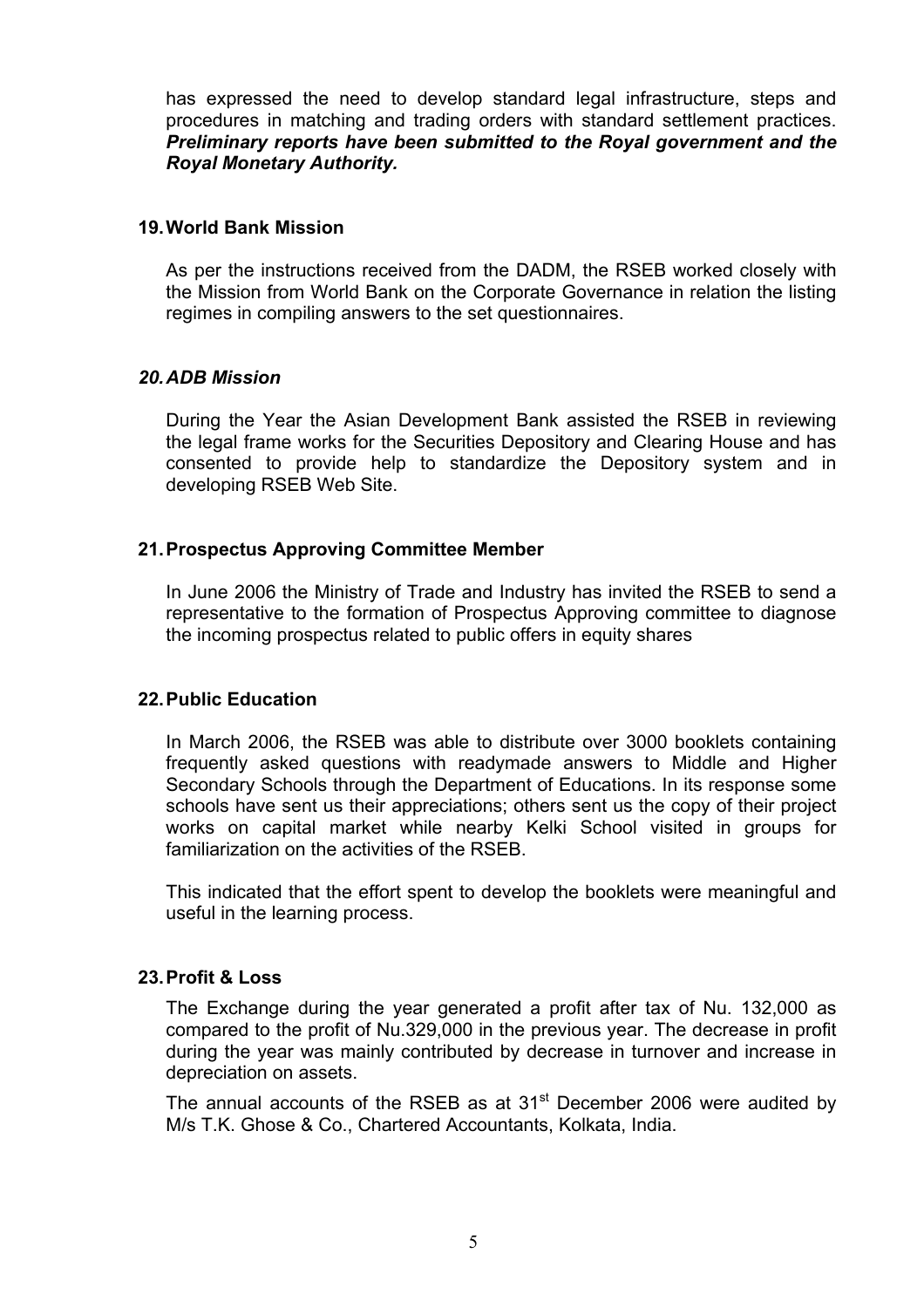#### **24.Acknowledgements**

On behalf of the Royal Securities Exchange of Bhutan Limited the Directors would like to take this opportunity to acknowledge our deepest gratitude to the listed companies, the Brokerage Firms, the Royal Monetary Authority and the Department of Industry in the Ministry of Trade & Industry for providing their continued support and co-operation to the RSEB, without which their activities during the year 2006 would not have achieved its goals.

#### *Thank you and Tashi Delek*

*Chairman*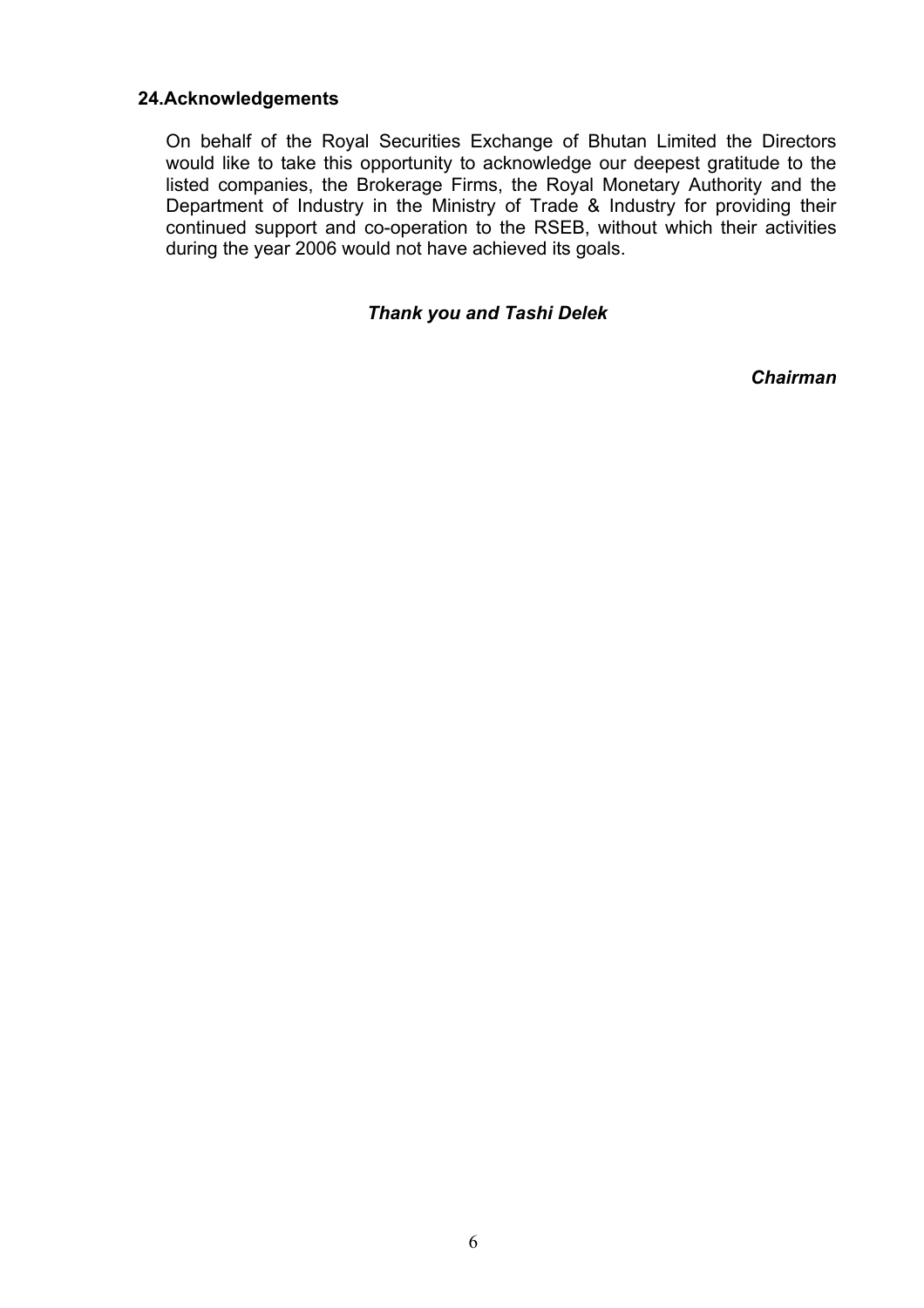## **Abberviations**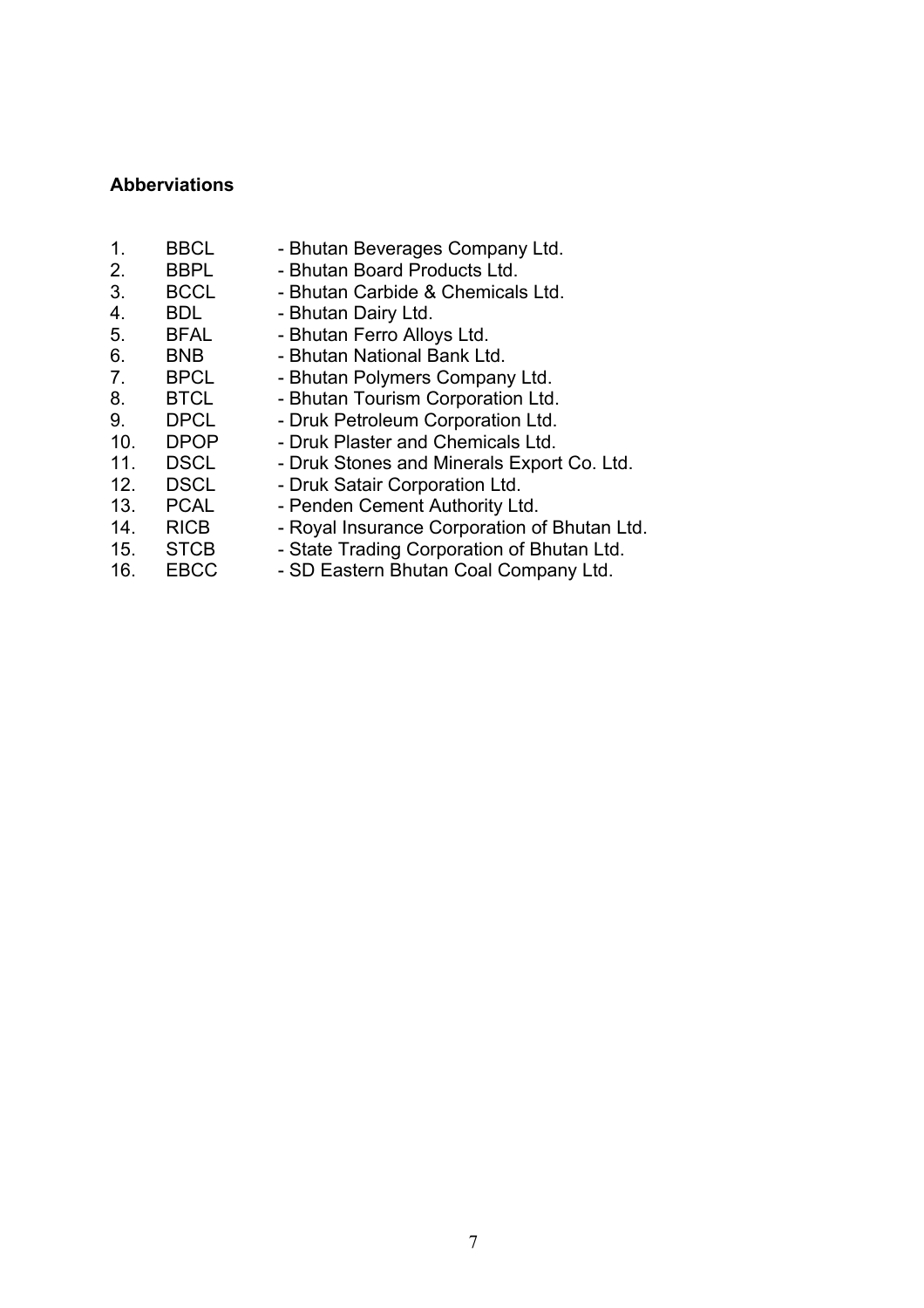# **MARKET HIGHLIGHTS**

#### *Table - 1*

| Company/    |              |                  | Nu. in million   |                  | Face       | <b>Earnings</b>  | Book             | PE           | Dividend Dividend |                | Return       | <b>Debt</b>    |
|-------------|--------------|------------------|------------------|------------------|------------|------------------|------------------|--------------|-------------------|----------------|--------------|----------------|
| year of     | Year         | Paid up          | <b>Reserves</b>  | <b>Profits</b>   | Value      | Per Share        | Value            | Ratio        | (%)               | Yield          | on Capital   | Equity         |
| Listing     |              | Capital          |                  |                  |            | Nu.              | Nu.              |              |                   | (%)            | (ROC)        | Ratio          |
| <b>BBCL</b> | 2003         | 115.00           | 0.00             | $-17.35$         | 100        | $-15.09$         | 100.00           | $-21.21$     | 0.00              | 0.00           | $-0.15$      | 2.51           |
| 2002        | 2004         | 115.00           | 0.00             | $-9.56$          | 100        | $-8.31$          | 100.00           | $-29.47$     | 0.00              | 0.00           | $-0.08$      | 2.41           |
|             | 2005         | 115.00           | 0.00             | 1.18             | 100        | 1.03             | 100.00           | 194.37       | 0.00              | 0.00           | 0.01         | 2.05           |
|             | 2006         | 115.00           | 0.00             | 9.61             | 100        | 8.35             | 100.00           | 11.97        | 0.00              | 0.00           | 0.08         | 2.09           |
| <b>BBPL</b> | 2001         | 140.00           | 7.32             | 4.65             | 100        | 3.32             | 105.23           | 31.02        | 0.00              | 0.00           | 0.03         | 0.97           |
| 1993        | 2002         | 140.00           | 11.27            | 3.95             | 100        | 2.82             | 108.05           | 31.56        | 0.00              | 0.00           | 0.03         | 0.81           |
|             | 2003         | 140.00           | 12.18            | 9.31             | 100        | 6.65             | 108.70           | 13.38        | 6.00              | 6.74           | 0.06         | 0.54           |
|             | 2004         | 140.00           | 18.01            | 19.82            | 100        | 14.16            | 112.86           | 6.36         | 10.00             | 11.11          | 0.13         | 0.17           |
|             | 2005         | 140.00           | 28.69            | 31.69            | 100        | 22.63            | 120.49           | 3.98         | 15.00             | 16.67          | 0.19         | 0.00           |
|             | 2006         | 140.00           | 39.95            | 32.26            | 100        | 23.04            | 128.54           | 4.34         | 15.00             | 15.00          | 0.18         |                |
| <b>BCCL</b> | 2001         | 100.00           | 284.40           | 101.53           | 1000       | 1,015.31         | 3,843.99         | 4.92         | 100.00            | 26.01          | 0.26         | 0.00           |
| 1993        | 2002         | 100.00           | 325.43           | 72.08            | 1000       | 720.80           | 4,254.26         | 6.94         | 30.00             | 7.05           | 0.17         | 0.00           |
|             | 2003         | 100.00           | 374.50           | 79.78            | 1000       | 797.76           | 4,745.03         | 6.27         | 30.00             | 6.00           | 0.17         | 0.00           |
|             | 2004         | 100.00           | 398.64           | 64.92            | 1000       | 649.19           | 4,986.37         | 7.70         | 40.00             | 8.00           | 0.13         | 0.00           |
|             | 2005(P)      | 100.00           | 430.02           | 56.43            | 1000       | 564.28           | 5300.17          | 10.63        | 25.00             | 4.17           | 0.11         | 0.92           |
|             | 2006         | 100.00           | 441.87           | 23.76            | 1000       | 237.56           | 5418.68          | 25.26        | 15.00             | 2.50           | 0.04         | 1.20           |
| <b>BDL</b>  | 2001         | 2.50             | 0.00             | 0.83             | 100        | 33.16            | 100.00           | 3.02         | 0.00              | 0.00           | 0.33         | 2.84           |
| 1994        | 2002         | 2.50             | 0.00             | 0.00             | 100        | 0.00             | 0.00             | 0.00         | 0.00              | 0.00           | 0.00         | 0.00           |
|             | 2003         | 6.10             | 0.00             | $-1.05$          | 100        | $-17.21$         | 100.00           | $-5.81$      | 0.00              | 0.00           | $-0.17$      | 1.29           |
|             | 2004         | 8.60             | 0.00             | $-0.88$          | 100        | $-10.20$         | 100.00           | $-8.90$      | 0.00              | 0.00           | $-0.14$      | 1.43           |
|             | 2005(P)      | 14.09            | 0.00             | 0.20             | 100        | 2.32             | 100.00           | 43.07        | 0.00              | 0.00           | 0.02         | 0.27           |
|             | 2006         |                  |                  |                  |            |                  |                  |              |                   |                |              |                |
| <b>BFAL</b> | 2001         | 150.00           | 110.39           | 46.84            | 100        | 31.22            | 173.59           | 4.48         | 15.00             | 8.64           | 0.18         | 0.59           |
| 1995        | 2002         | 150.00           | 195.01           | 90.74            | 100        | 60.49            | 230.00           | 2.33         | 35.00             | 15.22          | 0.26         | 0.25           |
|             | 2003         | 150.00           | 239.06           | 90.71            | 100        | 60.47            | 259.37           | 2.32         | 35.00             | 25.00          | 0.23         | 0.09           |
|             | 2004         | 150.00           | 276.84           | 91.21            | 100        | 60.80            | 284.56           | 8.39         | 15.00             | 2.94           | 0.21         | 0.26           |
|             | 2005         | 150.00           | 287.53           | 33.19            | 100        | 22.13            | 291.69           | 23.05        | 0.00              | 0.00           | 0.08         | 2.63           |
|             | 2006         | 150.00           | 304.93           | 49.28            | 100        | 32.85            | 303.29           | 15.52        | 15.00             | 2.94           | 0.11         | 5.64           |
| <b>BNB</b>  | 2001         | 59.50            | 243.80           | 78.10            | 100        | 131.26           | 509.71           | 11.05        | 50.00             | 9.81           | 0.26         | 41.69          |
| 1996        | 2002         | 59.50            | 269.02           | 40.10            | 100        | 67.39            | 552.10           | 29.68        | 25.00             | 4.53           | 0.12         | 56.87          |
|             | 2003<br>2004 | 119.00           | 549.02           | 56.92            | 100<br>100 | 47.83            | 561.33           | 11.50        | 30.00             | 5.45           | 0.09         | 38.54          |
|             |              | 119.00           | 570.52<br>638.86 | 81.90            |            | 68.82            | 579.40           | 9.45         | 50.00             | 7.69           | 0.12         | 48.41<br>53.98 |
|             | 2005<br>2006 | 119.00<br>119.00 | 705.58           | 151.64<br>191.76 | 100<br>100 | 127.42<br>161.13 | 636.82<br>692.88 | 5.10<br>4.03 | 70.00<br>100.00   | 10.77<br>15.38 | 0.20<br>0.23 | 72.46          |
| <b>BPCL</b> | 2001         | 24.93            | 10.42            | 6.58             | 100        | 26.40            | 141.78           | 3.79         | 20.00             | 14.11          | 0.19         | 2.02           |
| 1997        | 2002         | 24.93            | 12.52            | 9.58             | 100        | 38.42            | 150.20           | 6.51         | 15.00             | 9.99           | 0.26         | 1.52           |
|             | 2003         | 24.93            | 15.45            | 10.41            | 100        | 41.77            | 161.97           | 5.99         | 30.00             | 12.00          | 0.26         | 1.42           |
|             | 2004         | 24.93            | 17.96            | 7.50             | 100        | 30.07            | 172.03           | 7.98         | 20.00             | 8.33           | 0.17         | 1.30           |
|             | 2005         | 24.93            | 21.00            | 8.03             | 100        | 32.22            | 184.25           | 7.45         | 20.00             | 8.33           | 0.17         | 1.29           |
|             | 2006         | 24.93            | 24.12            | 9.35             | 100        | 37.50            | 196.75           | 2.67         | 25.00             | 25.00          | 0.19         | 1.03           |
| <b>BTCL</b> | 2001         | 20.94            | 15.50            | 2.77             | 1000       | 132.48           | 1,740.38         | 7.92         | 0.00              | 0.00           | 0.08         | 0.97           |
| 1994        | 2002         | 20.94            | 18.55            | 4.69             | 1000       | 223.95           | 1,886.10         | 6.70         | 20.00             | 10.60          | 0.12         | 1.86           |
|             | 2003         | 20.94            | 18.63            | 4.54             | 1000       | 216.92           | 1,889.84         | 4.61         | 0.00              | 0.00           | 0.11         | 1.66           |
|             | 2004         | 20.94            | 29.86            | 10.52            | 1000       | 502.52           | 2,426.12         | 3.38         | 0.00              | 0.00           | 0.21         | 2.16           |
|             | 2005         | 20.94            | 37.06            | 13.08            | 1000       | 624.81           | 2,770.03         | 2.72         | 0.00              | 0.00           | 0.23         | 1.96           |
|             | 2006         | 20.94            | 38.68            | 11.22            | 100        | 53.60            | 284.73           | 3.17         | 20.00             | 11.76          | 0.19         | 2.94           |

 **Note : 1. Figures may not add up due to rounding. 2. P - Provisional**

**Formula Used :-**

**1. Book Value = Capital + Reserve / No.of Shares 2. EPS=Net Profit / No.of Shares 3. PE=Market Price / EPS** 

**4. Return on Capital = Net Income / (Equity + Reserve) \*5. Div.Yield = Div. per share / Market Pric**

**6. Debt Equity Ratio=Debt / Paid up Capital \* Book Value is replaced by Market Price w.e.f. 2003**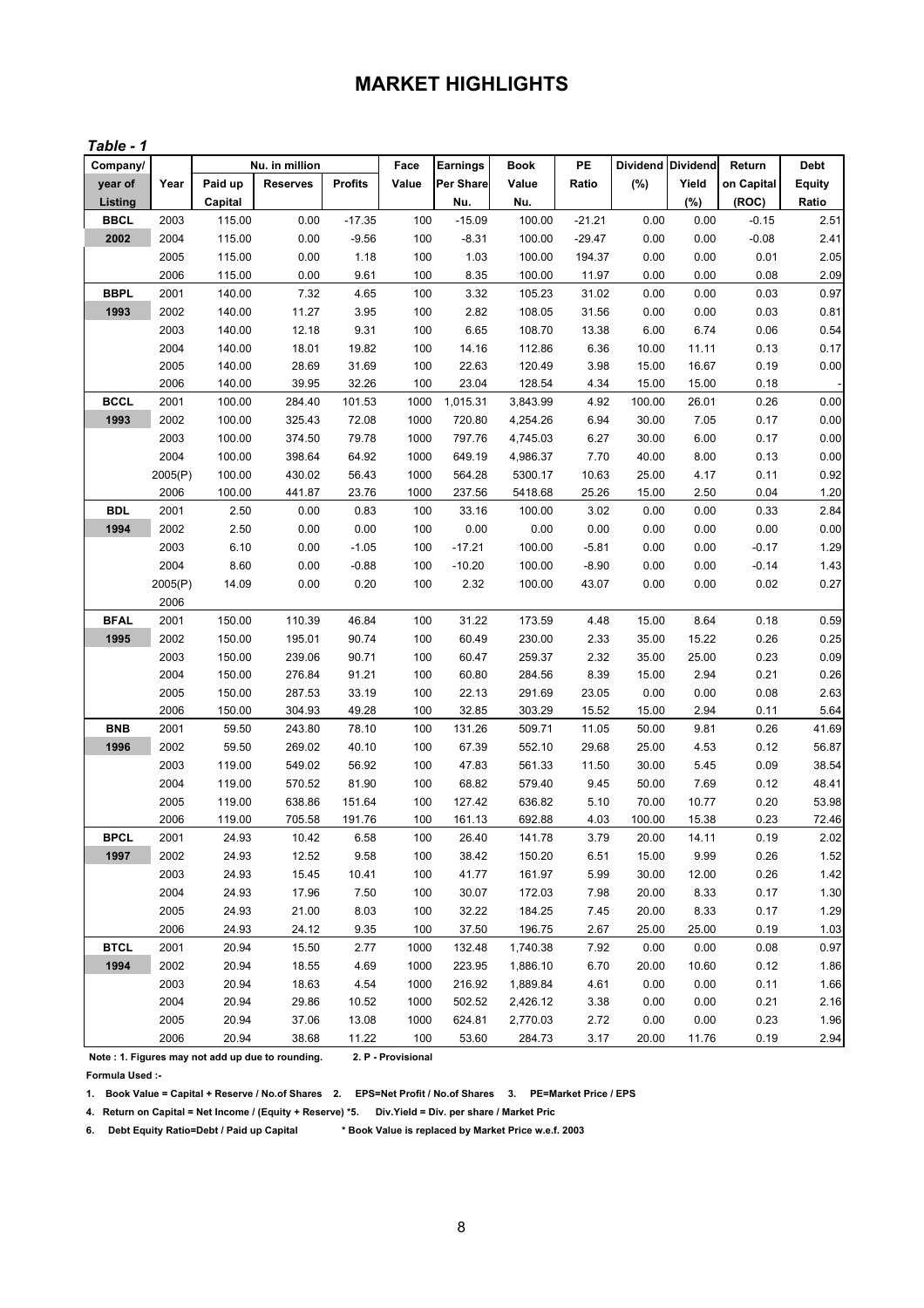## **MARKET HIGHLIGHTS**

#### *Table - 1, Continued*

| Company/            |              |              | Nu. in million  |                 | Face       | Earnings       | Book             | PE            | Dividend Dividend        |                          | Return       | Debt          |
|---------------------|--------------|--------------|-----------------|-----------------|------------|----------------|------------------|---------------|--------------------------|--------------------------|--------------|---------------|
| year of             | Year         | Paid up      | <b>Reserves</b> | <b>Profits</b>  | Value      | Per Share      | Value            | Ratio         | (%)                      | Yield                    | on Capital   | <b>Equity</b> |
| Listing             |              | Capital      |                 |                 | (IPO)      | Nu.            | Nu.              |               |                          | (%)                      | (ROC)        | Ratio         |
| <b>DPCL</b>         | 2001         | 6.24         | 0.00            | $-0.13$         | 100        | $-2.12$        | 100.00           | $-47.17$      | 0.00                     | 0.00                     | $-0.02$      | 4.74          |
| 1995                | 2002         | 6.24         | 0.00            | 0.00            | 100        | 0.00           | 0.00             | 0.00          | 0.00                     | 0.00                     | 0.00         | 0.00          |
|                     | 2003         | 6.24         | 0.00            | $-5.36$         | 100        | $-85.94$       | 100.00           | $-1.16$       | 0.00                     | 0.00                     | $-0.86$      | 2.73          |
|                     | 2004         | 6.24         | 0.00            | $-6.24$         | 100        | $-100.08$      | 100.00           | $-1.20$       | 0.00                     | 0.00                     | $-1.00$      | 3.89          |
|                     | 2005         | 6.24         | 0.00            | $-0.37$         | 100        | $-5.91$        | 100.00           | $-20.32$      | 0.00                     | 0.00                     | $-0.06$      | 5.30          |
|                     | 2006         | 6.24         | 0.00            | 0.51            | 100        | 8.25           | 100.00           | 14.54         | 0.00                     | 0.00                     | 0.08         | 5.07          |
| <b>DPOP</b>         | 2001         | 10.00        | 0.00            | 0.00            | 100        | 0.00           | 100.00           | 0.00          | 0.00                     | 0.00                     | 0.00         | 1.25          |
| 2001                | 2002         | 10.00        | 0.00            | 0.00            | 100        | 0.00           | 100.00           | 0.00          | 0.00                     | 0.00                     | 0.00         | 1.69          |
|                     | 2003         | 10.00        | 0.00            | $-0.59$         | 100        | $-5.87$        | 100.00           | $-17.05$      | 0.00                     | 0.00                     | $-0.06$      | 3.48          |
|                     | 2004         | 10.00        | 0.00            | 0.13            | 100        | 1.27           | 100.00           | 78.85         | 0.00                     | 0.00                     | 0.01         | 3.16          |
|                     | 2005         | 10.00        | 1.00            | 1.96            | 100        | 19.60          | 110.01           | 17.85         | 5.00                     | 1.43                     | 0.18         | 2.37          |
|                     | 2006         | 10.00        | 2.40            | 2.90            | 100        | 28.97          | 123.97           | 3.45          | 15.00                    | 15.00                    | 0.23         | 1.95          |
| <b>DSCL</b>         | 2001         | 30.40        | 11.53           | 17.00           | 100        | 55.98          | 136.15           | 1.79          | 15.00                    | 29.38                    | 0.41         | 0.08          |
| 1998                | 2002         | 30.40        | 32.71           | 21.48           | 100        | 70.64          | 207.58           | 1.42          | 0.00                     | 0.00                     | 0.34         | 0.01          |
|                     | 2003         | 30.40        | 55.40           | 32.56           | 100        | 107.09         | 282.21           | 0.93          | 0.00                     | 0.00                     | 0.38         | 0.00          |
|                     | 2004         | 30.40        | 68.81           | 33.78           | 100        | 111.11         | 326.34           | 3.15          | 0.00                     | 0.00                     | 0.34         | 0.00          |
|                     | 2005         | 30.40        | 58.57           | 9.21            | 100        | 30.29          | 292.65           | 8.98          | 50.00                    | 18.38                    | 0.10         | 0.00          |
|                     | 2006         | 45.65        | 45.96           | 18.57           | 100        | 40.68          | 200.67           | 6.69          | 35.00                    | 12.87                    | 0.20         | 0.00          |
| <b>DSML</b><br>1995 | 2001<br>2002 | 3.77         | 0.00            | $-0.51$         | 100        | $-13.62$       | 100.00           | $-7.34$       | 0.00                     | 0.00<br>0.00             | $-0.14$      | 1.39          |
|                     | 2003         | 3.77         | 0.00            | $-1.41$<br>2.18 | 100        | $-37.38$       | 100.00           | $-2.67$       | 0.00                     |                          | $-0.37$      | 1.28          |
|                     | 2004         | 3.77<br>3.77 | 0.00<br>0.00    | 0.48            | 100<br>100 | 57.86<br>12.62 | 100.00<br>100.00 | 1.73<br>23.77 | 0.00<br>0.00             | 0.00<br>0.00             | 0.58<br>0.13 | 1.09<br>0.75  |
|                     | 2005         | 3.77         | 0.00            | $-2.02$         | 100        | $-53.54$       | 100.00           | $-5.60$       | 0.00                     | 0.00                     | $-0.54$      | 0.87          |
|                     | 2006         | 3.77         | 0.00            | $-1.82$         | 100        | $-48.18$       | 100.00           | $-8.90$       | 0.00                     | 0.00                     | $-0.48$      | 1.68          |
| <b>EBCC</b>         | 2005         | 52.10        | 1.13            | 40.72           | 100        | 78.15          | 102.16           | 1.28          | 0.00                     | 0.00                     | 0.76         | 0.75          |
| 2005                | 2006         | 52.10        | 0.78            | 7.99            | 100        | 15.33          | 101.49           | 6.52          | 16.00                    | 16.00                    | 0.15         | 0.40          |
| <b>PCAL</b>         | 2001         | 226.67       | 387.96          | 183.75          | 1000       | 810.65         | 2,711.59         | 4.93          | 50.00                    | 18.43                    | 0.30         | 0.00          |
| 1993                | 2002         | 226.67       | 418.35          | 200.39          | 1000       | 884.09         | 2,845.68         | 5.20          | 75.00                    | 26.36                    | 0.31         | 0.00          |
|                     | 2003         | 226.67       | 496.18          | 191.16          | 1000       | 843.35         | 3,189.03         | 6.17          | 50.00                    | 9.62                     | 0.26         | 0.00          |
|                     | 2004         | 226.67       | 558.31          | 175.47          | 1000       | 774.12         | 3,463.15         | 7.10          | 50.00                    | 9.09                     | 0.22         | 0.00          |
|                     | 2005         | 226.67       | 625.77          | 180.79          | 100        | 79.76          | 376.08           | 7.52          | 50.00                    | 8.33                     | 0.21         | 0.00          |
|                     | 2006         | 226.67       | 670.63          | 214.86          | 100        | 94.79          | 395.87           | 7.38          | 75.00                    | 10.71                    | 0.24         | 0.00          |
| <b>RICB</b>         | 2001         | 48.00        | 103.92          | 34.76           | 1000       | 724.09         | 3,165.03         | 5.66          | 20.00                    | 6.32                     | 0.23         | 19.05         |
| 1993                | 2002         | 48.00        | 145.61          | 41.69           | 1000       | 868.45         | 4,033.48         | 4.84          | 0.00                     | 0.00                     | 0.21         | 22.49         |
|                     | 2003         | 96.00        | 155.21          | 43.90           | 1000       | 457.26         | 2,616.78         | 7.65          | 0.00                     | 0.00                     | 0.17         | 5.62          |
|                     | 2004         | 96.00        | 210.45          | 73.32           | 1000       | 763.78         | 3,192.16         | 4.58          | 20.00                    | 5.71                     | 0.24         | 7.31          |
|                     | 2005         | 96.00        | 276.96          | 72.61           | 100        | 75.64          | 388.50           | 3.97          | 10.00                    | 3.33                     | 0.19         | 5.92          |
|                     | 2006         | 90.00        | 349.06          | 92.33           | 100        | 96.18          | 463.60           | 3.64          | 20.00                    | 5.71                     | 0.21         | 6.15          |
| <b>STCB</b>         | 2001         | 20.00        | 40.53           | 8.55            | 100        | 42.74          | 302.67           | 3.04          | 25.00                    | 8.26                     | 0.14         | 0.00          |
| 1997                | 2002         | 20.00        | 40.96           | 4.43            | 100        | 22.15          | 304.82           | 5.87          | 20.00                    | 6.56                     | 0.07         | 0.00          |
|                     | 2003         | 20.00        | 45.76           | 10.80           | 100        | 54.00          | 328.82           | 2.41          | 30.00                    | 23.08                    | 0.16         | 0.00          |
|                     | 2004         | 20.00        | 50.50           | 9.74            | 100        | 48.70          | 352.52           | 3.90          | 25.00                    | 13.16                    | 0.14         | 0.00          |
|                     | 2005         | 20.00        | 54.73           | 4.22            | 100        | 21.11          | 373.63           | 9.00          | 0.00                     | 0.00                     | 0.06         | 0.00          |
|                     | 2006         | 20.00        | 52.53           | $-2.20$         | 100        | $-10.98$       | 362.64           | $-17.30$      | $\overline{\phantom{a}}$ | $\overline{\phantom{a}}$ | $-0.03$      |               |

 **Note : 1. Figures may not add up due to rounding. 2. P-Provisional Formula Used :-**

**1. Book Value = Capital + Reserve / No.of Shares 2. EPS=Net Profit / No.of Shares 3. PE=Market Price / EPS** 

**4. Return on Capital = Net Income / (Equity + Reserve) \*5. Div.Yield = Div. per share / Mark**

**6. Debt Equity Ratio=Debt / Paid up Capital \* Book Value is replaced by Market Price w.e.f. 2003**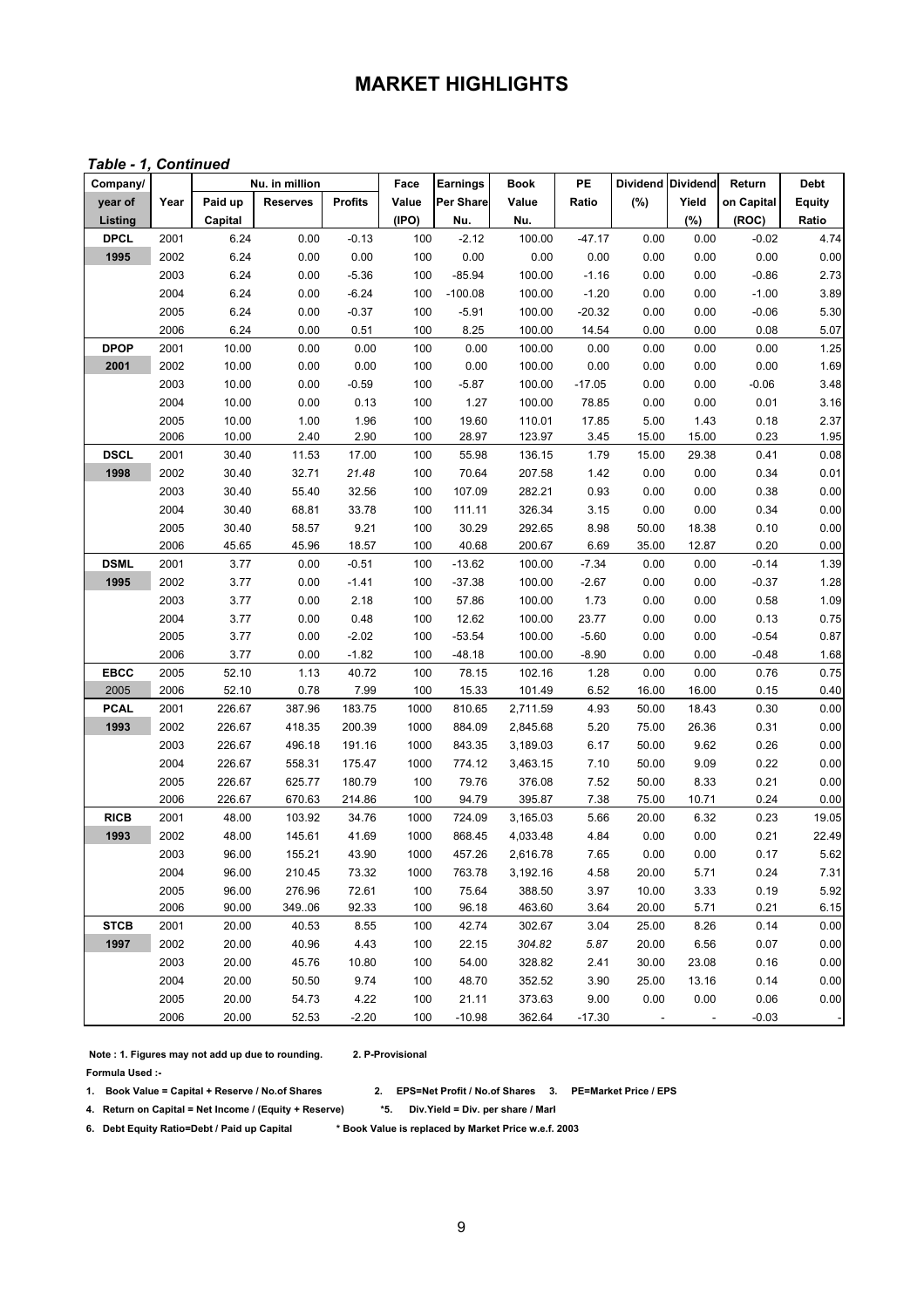| <b>SHARE HOLDING PATTERN</b> |  | (2006) |  |
|------------------------------|--|--------|--|
|------------------------------|--|--------|--|

| Table - 2      |               |                          |                     |            |                            |                |                   |       |
|----------------|---------------|--------------------------|---------------------|------------|----------------------------|----------------|-------------------|-------|
| <b>ISSUING</b> |               |                          |                     |            | <b>Holdings in Percent</b> |                |                   |       |
|                |               |                          | Major               |            |                            |                |                   |       |
|                |               |                          | <b>Shareholders</b> |            | <b>PUBLIC</b>              |                |                   |       |
| <b>COMPANY</b> | Paid up       | <b>RGOB</b>              | (Promoters)         | <b>FIS</b> | Instituitional             | Foreign        | <b>Individual</b> | Total |
|                | <b>Shares</b> |                          |                     |            | <b>Investors</b>           | Inst.Investors | Investor          |       |
| <b>BBPL</b>    | 1,400,014     | 47.74                    |                     | 13.26      | 10.42                      |                | 28.59             | 100   |
| BCCL           | 100.000       |                          | 52.15               | 39.23      | 1.35                       |                | 7.26              | 100   |
| BDL            | 140,929       |                          | 92.73               | 2.66       | 1.06                       |                | 3.54              | 100   |
| <b>BFAL</b>    | 1,500,000     | 25.73                    | 12.35               | 8.69       | 41.00                      | 12.00          | 0.23              | 100   |
| BNB            | 1,190,080     | 13.61                    |                     | 2.10       | 37.61                      |                | 46.68             | 100   |
| <b>BPCL</b>    | 249.334       |                          | 53.72               | 5.10       | 0.90                       |                | 40.28             | 100   |
| <b>BTCL</b>    | 20.940        | ٠                        | 34.43               |            |                            |                | 65.57             | 100   |
| DPCL           | 62,370        | ٠                        | 98.50               |            |                            | ۰              | 1.50              | 100   |
| DPOP           | 100,000       | ۰                        | 21.00               |            | 46.00                      |                | 33.00             | 100   |
| DSCL           | 456,543       | ٠                        | 34.93               |            | 36.26                      | ۰              | 28.81             | 100   |
| DSML           | 37,702        | ä,                       | 57.57               |            | 23.03                      | ۰              | 19.40             | 100   |
| <b>PCAL</b>    | 226,667       | 42.68                    |                     | 1.82       | 30.76                      |                | 24.74             | 100   |
| <b>RICB</b>    | 96,000        | 39.25                    |                     | 0.37       | 5.96                       | ۰              | 54.42             | 100   |
| <b>STCB</b>    | 200,000       | 51.00                    |                     | 11.96      | 9.90                       |                | 27.14             | 100   |
| BBCL           | 1,150,000     |                          | 60.00               |            | 9.39                       |                | 30.60             | 100   |
| EBCC           | 520,000       | $\overline{\phantom{0}}$ | 70.00               |            |                            |                | 30.00             | 100   |

|                |                          |       |       | IVUINDLIVUI              | <u>UIMINLIIVLULIN</u> |        |        |        |        |
|----------------|--------------------------|-------|-------|--------------------------|-----------------------|--------|--------|--------|--------|
| Table - 3      |                          |       |       |                          |                       |        |        |        |        |
| <b>Issuing</b> | 1998                     | 1999  | 2000  | 2001                     | 2002                  | 2003   | 2004   | 2005   | 2006   |
| Company        |                          |       |       |                          |                       |        |        |        |        |
| <b>BBPL</b>    | 475                      | 489   | 489   | 489                      | 489                   | 489    | 489    | 489    | 489    |
| <b>BCCL</b>    | 267                      | 267   | 266   | 266                      | 267                   | 267    | 270    | 269    | 264    |
| <b>BDL</b>     | 96                       | 96    | 96    | 96                       | 96                    | 96     | 96     | 96     | 96     |
| <b>BFAL</b>    | 48                       | 44    | 42    | 37                       | 37                    | 40     | 50     | 46     | 46     |
| <b>BNB</b>     | 406                      | 407   | 407   | 405                      | 409                   | 5,451  | 4,656  | 4,193  | 4,582  |
| <b>BPCL</b>    | 54                       | 78    | 78    | 78                       | 95                    | 104    | 102    | 102    | 129    |
| <b>BTCL</b>    | 87                       | 89    | 89    | 89                       | 83                    | 83     | 161    | 161    | 164    |
| <b>DPCL</b>    | 80                       | 80    | 80    | 80                       | 80                    | 79     | 71     | 71     | 71     |
| <b>DSCL</b>    | 1,201                    | 1,201 | 1,201 | 1,201                    | 1,200                 | 1,186  | 1,264  | 1,150  | 1,277  |
| <b>DSML</b>    | 59                       | 64    | 64    | 64                       | 64                    | 64     | 69     | 69     | 67     |
| <b>PCAL</b>    | 835                      | 1,630 | 1,630 | 1,616                    | 1,620                 | 1,520  | 1,477  | 1,477  | 1,482  |
| <b>RICB</b>    | 200                      | 260   | 2,543 | 2,056                    | 1,871                 | 1,715  | 1,670  | 1,641  | 1,614  |
| <b>STCB</b>    | 132                      | 133   | 133   | 133                      | 127                   | 127    | 125    | 125    | 125    |
| <b>DPOP</b>    | $\overline{\phantom{0}}$ | ٠     | ٠     | 203                      | 203                   | 203    | 203    | 203    | 213    |
| <b>BBCL</b>    | $\overline{\phantom{a}}$ | ٠     | ۰     | $\overline{\phantom{a}}$ | 4,820                 | 4,443  | 4,407  | 4,372  | 4,334  |
| <b>EBCC</b>    |                          |       |       |                          |                       |        |        | 1,152  | 1,092  |
|                |                          |       |       |                          |                       |        |        |        |        |
| Total :-       | 3,940                    | 4,838 | 7,118 | 6,813                    | 11,461                | 15,867 | 15,110 | 15,616 | 16,045 |



| <b>NUMBER OF SHAREHOLDERS</b> |  |  |
|-------------------------------|--|--|
|                               |  |  |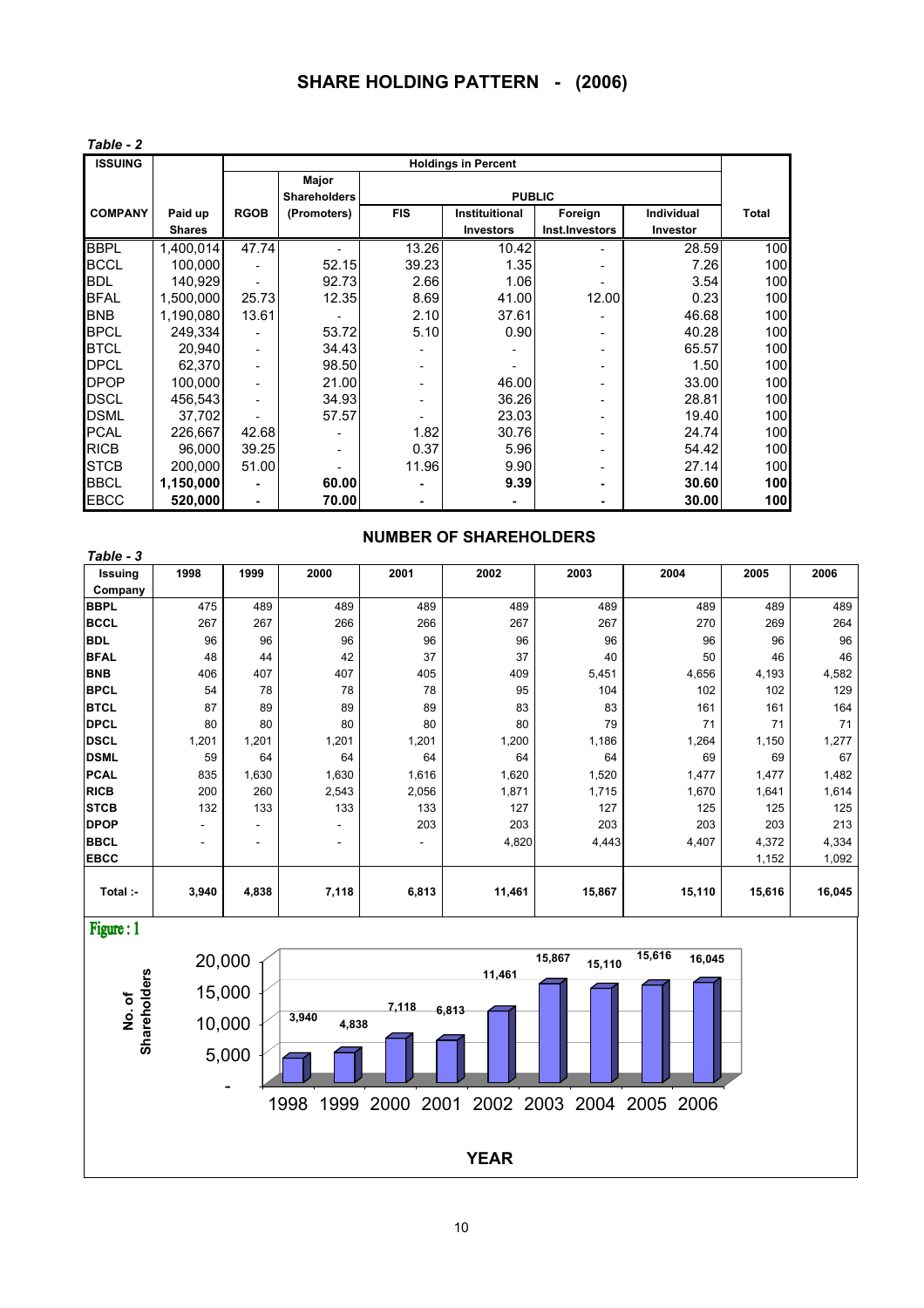## **MARKET CAPITALIZATION**

| 'able |  |
|-------|--|
|       |  |

|              |          | <b>Market Capitalization</b> |          |          |          |          |          |          |          | Nu. in million |
|--------------|----------|------------------------------|----------|----------|----------|----------|----------|----------|----------|----------------|
| Company      | 1997     | 1998                         | 1999     | 2000     | 2001     | 2002     | 2003     | 2004     | 2005     | 2006           |
|              |          |                              |          |          |          |          |          |          |          |                |
|              |          |                              |          |          |          |          |          |          |          |                |
| <b>BBCL</b>  |          | ٠                            |          |          |          | 115.00   | 368.00   | 281.75   | 230.00   | 115.00         |
| <b>BBPL</b>  | 101.40   | 107.48                       | 106.47   | 144.20   | 144.20   | 124.60   | 124.60   | 126.00   | 126.00   | 140.00         |
| <b>BCCL</b>  | 300.00   | 375.00                       | 375.00   | 400.10   | 500.00   | 500.00   | 500.00   | 500.00   | 600.00   | 600.00         |
| <b>BDL</b>   | 2.50     | 2.50                         | 2.50     | 2.50     | 2.50     | 2.50     | 2.50     | 2.50     | 2.50     | 14.10          |
| <b>BFAL</b>  | 180.00   | 180.00                       | 195.00   | 202.50   | 210.00   | 210.00   | 210.00   | 765.00   | 765.00   | 765.00         |
| <b>BNB</b>   | 133.88   | 142.81                       | 148.76   | 416.53   | 862.81   | 1,190.00 | 654.54   | 773.55   | 773.56   | 773.55         |
| <b>BPCL</b>  | 10.80    | 10.80                        | 12.47    | 24.93    | 24.93    | 62.33    | 62.33    | 59.84    | 59.84    | 24.93          |
| <b>BTCL</b>  | 21.99    | 20.94                        | 21.99    | 21.99    | 21.99    | 31.41    | 20.94    | 35.62    | 35.62    | 35.60          |
| <b>DPCL</b>  | 3.84     | 3.84                         | 3.84     | 3.84     | 4.29     | 6.24     | 6.24     | 7.48     | 7.48     | 7.48           |
| <b>DPOP</b>  |          |                              |          |          | 10.00    | 10.00    | 10.00    | 10.00    | 35.00    | 10.00          |
| <b>DSCL</b>  |          | 6.75                         | 10.13    | 10.13    | 30.40    | 30.40    | 30.40    | 106.41   | 82.70    | 124.18         |
| <b>DSML</b>  | 3.30     | 3.77                         | 3.77     | 3.77     | 3.77     | 3.77     | 3.77     | 11.31    | 11.31    | 16.17          |
| <b>EBCC</b>  |          |                              |          |          |          |          |          |          | 52.10    | 52.10          |
| <b>PCAL</b>  | 566.67   | 680.00                       | 680.00   | 906.80   | 906.67   | 1,042.67 | 1,178.67 | 1,246.67 | 1360.00  | 1586.67        |
| <b>RICB</b>  | 60.00    | 88.80                        | 88.80    | 196.80   | 196.80   | 201.84   | 336.00   | 336.00   | 288.00   | 336.00         |
| <b>STCB</b>  | 20.00    | 20.00                        | 20.00    | 26.00    | 26.00    | 26.00    | 26.00    | 38.00    | 38.00    | 38.00          |
|              |          |                              |          |          |          |          |          |          |          |                |
| <b>TOTAL</b> | 1,404.38 | 1,642.69                     | 1,668.72 | 2,360.09 | 2,944.36 | 3,441.76 | 3,533.99 | 4,300.13 | 4,467.11 | 4,638.78       |
|              |          |                              |          |          |          |          |          |          |          |                |

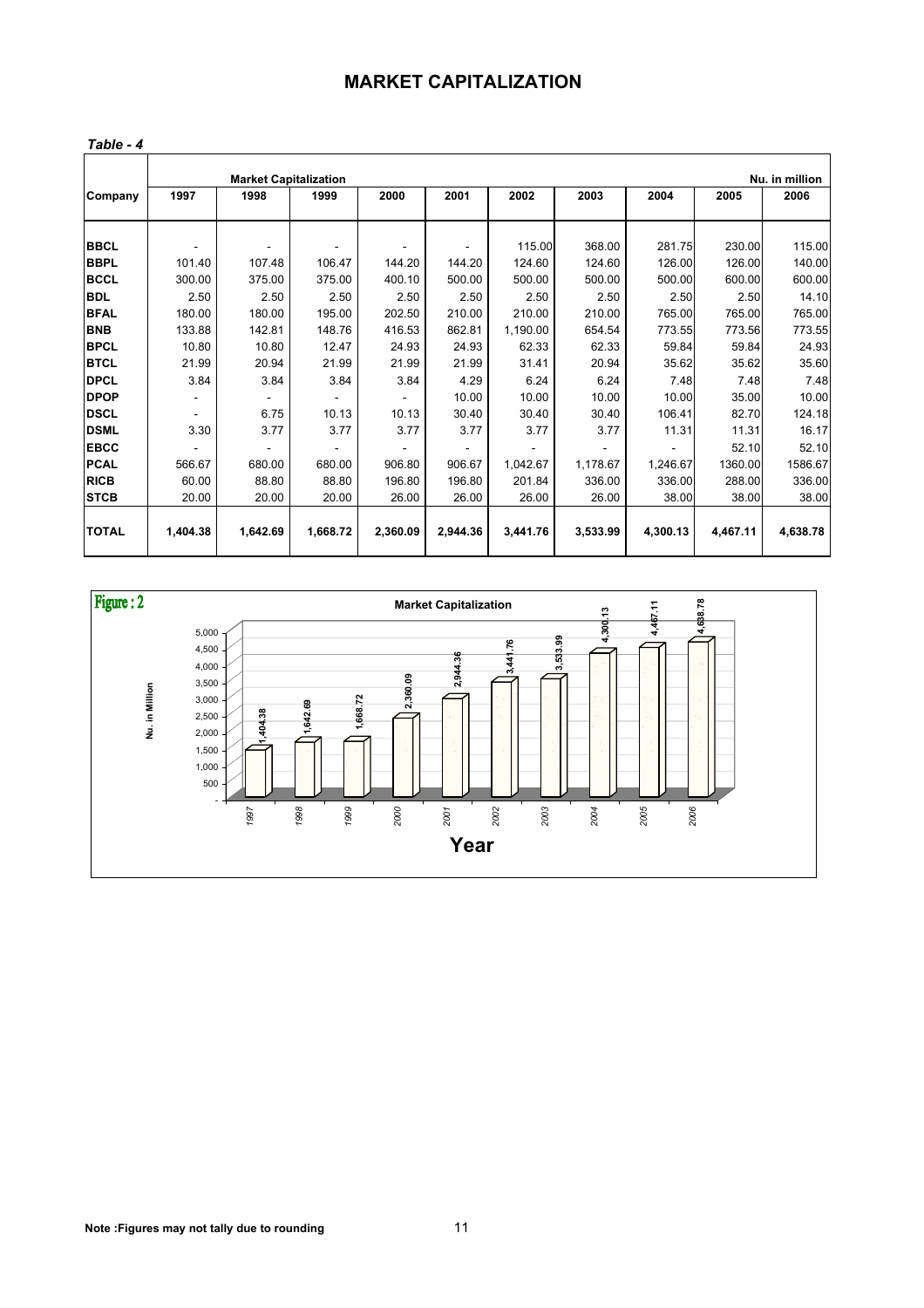#### **TOTAL TRADED VOLUME**

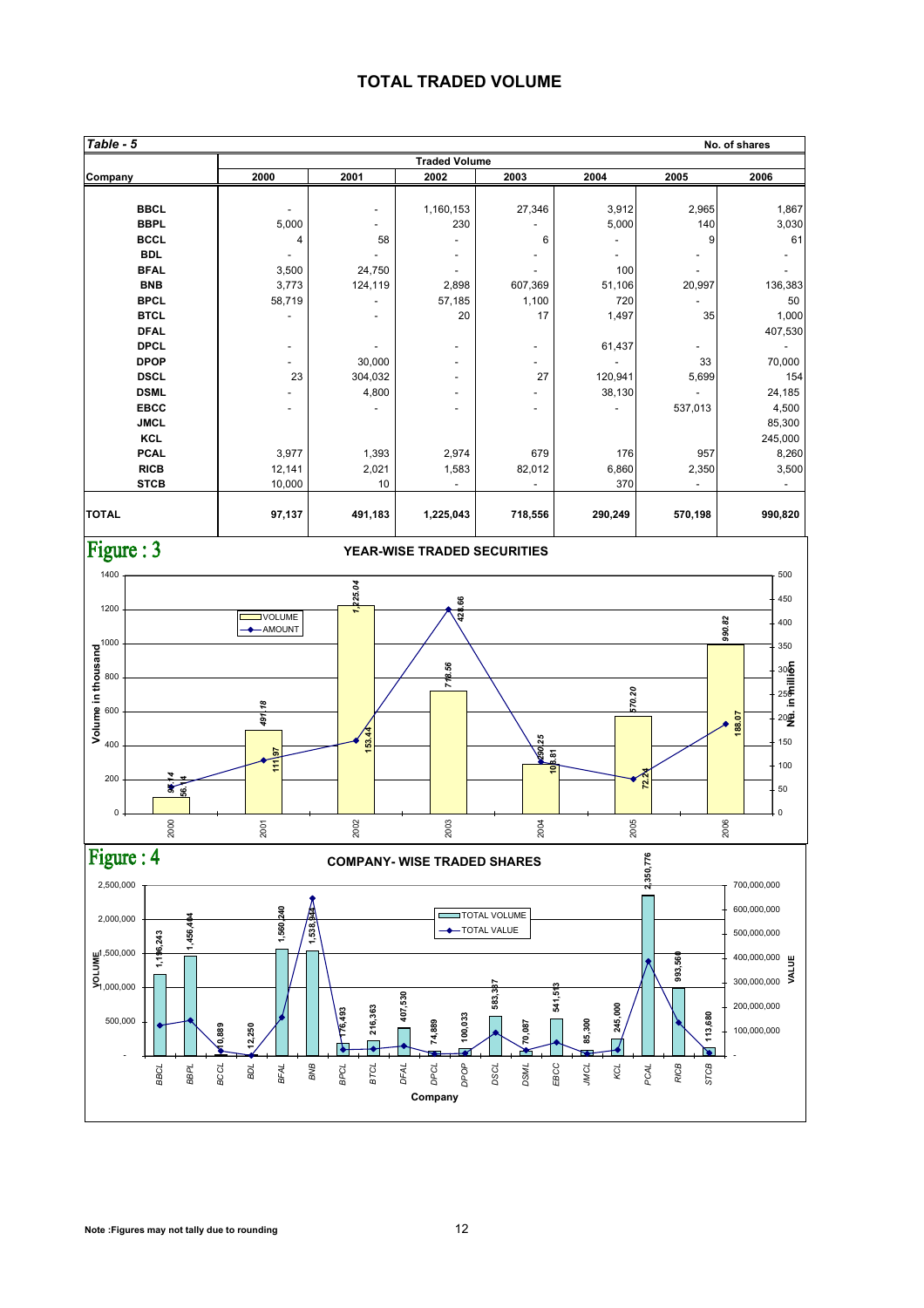### **PUBLIC OFFERS (IPO)**

| Table 6.1      |                          |                          |                            |                          |                              |                          |                          |                          |                          |                          |                          |                          | No. of shares |
|----------------|--------------------------|--------------------------|----------------------------|--------------------------|------------------------------|--------------------------|--------------------------|--------------------------|--------------------------|--------------------------|--------------------------|--------------------------|---------------|
|                |                          |                          | <b>TRADED VOLUME (IPO)</b> |                          |                              |                          |                          |                          |                          |                          |                          |                          | <b>TOTAL</b>  |
| <b>COMPANY</b> | 1995                     | 1996                     | 1997                       | 1998                     | 1999                         | 2000                     | 2001                     | 2002                     | 2003                     | 2004                     | 2005                     | 2006                     | <b>VOLUME</b> |
|                |                          |                          |                            |                          |                              |                          |                          |                          |                          |                          |                          |                          |               |
| <b>BBCL</b>    | $\overline{\phantom{a}}$ |                          |                            | $\overline{\phantom{0}}$ | ٠                            |                          | $\overline{\phantom{a}}$ | 1,150,000                | $\overline{\phantom{a}}$ |                          |                          | $\overline{\phantom{a}}$ | 1,150,000     |
| <b>BBPL</b>    | $\overline{\phantom{a}}$ | $\overline{\phantom{a}}$ |                            | $\overline{\phantom{a}}$ | ٠                            |                          | $\overline{\phantom{a}}$ |                          | $\overline{\phantom{a}}$ |                          |                          |                          |               |
| <b>BCCL</b>    | $\overline{\phantom{0}}$ |                          |                            | -                        | $\qquad \qquad \blacksquare$ |                          | $\overline{\phantom{a}}$ |                          |                          |                          |                          |                          |               |
| <b>BDL</b>     | $\overline{\phantom{a}}$ |                          |                            | $\overline{\phantom{a}}$ | ٠                            | $\overline{\phantom{a}}$ | $\overline{\phantom{a}}$ | ٠                        |                          |                          | $\overline{\phantom{a}}$ | $\overline{\phantom{a}}$ | 12,250        |
| <b>BFAL</b>    | $\overline{\phantom{a}}$ |                          | $\overline{\phantom{a}}$   | $\overline{\phantom{a}}$ |                              |                          | $\overline{\phantom{a}}$ | ٠                        |                          |                          | $\overline{\phantom{a}}$ |                          |               |
| <b>BNB</b>     | $\overline{\phantom{a}}$ | 170,040                  |                            | $\overline{\phantom{a}}$ | 400,000                      |                          | $\overline{\phantom{a}}$ | $\overline{\phantom{a}}$ | 595,040                  |                          | $\overline{\phantom{a}}$ | 119,603                  | 1,284,683     |
| <b>BPCL</b>    | $\overline{\phantom{a}}$ |                          | 37,800                     | $\overline{\phantom{a}}$ | 16,667                       | 58,719                   | $\overline{\phantom{a}}$ | ٠                        |                          |                          |                          |                          | 113,186       |
| <b>BTCL</b>    | $\overline{\phantom{0}}$ |                          |                            |                          |                              |                          |                          |                          |                          |                          |                          |                          |               |
| <b>DFAL</b>    |                          |                          |                            |                          |                              |                          |                          |                          |                          |                          |                          | 407,530                  | 407,530       |
| <b>DPCL</b>    | 9,000                    | $\overline{\phantom{a}}$ | 4,452                      | $\overline{\phantom{a}}$ | $\qquad \qquad \blacksquare$ |                          |                          | ٠                        |                          |                          |                          |                          | 13,452        |
| <b>DPOP</b>    |                          |                          |                            | $\overline{\phantom{a}}$ | $\overline{\phantom{a}}$     | $\overline{\phantom{a}}$ | 30,000                   | ٠                        |                          |                          |                          |                          | 30,000        |
| <b>DSCL</b>    | $\overline{\phantom{a}}$ |                          |                            | $\overline{\phantom{0}}$ | $\qquad \qquad \blacksquare$ | $\overline{\phantom{a}}$ | 304,032                  |                          |                          |                          |                          | $\overline{\phantom{a}}$ | 304,032       |
| <b>DSML</b>    | $\overline{\phantom{a}}$ | 2,972                    | $\overline{\phantom{a}}$   | $\overline{\phantom{a}}$ | $\overline{\phantom{a}}$     | $\overline{\phantom{a}}$ | $\overline{\phantom{a}}$ | $\overline{\phantom{a}}$ | $\overline{\phantom{a}}$ | $\overline{\phantom{a}}$ |                          | $\overline{\phantom{a}}$ | 2,972         |
| <b>EBCC</b>    |                          |                          | $\overline{\phantom{a}}$   |                          | $\overline{\phantom{a}}$     |                          | $\overline{\phantom{a}}$ | $\overline{\phantom{a}}$ | $\overline{\phantom{a}}$ | $\overline{\phantom{a}}$ | 521,000                  | $\overline{\phantom{a}}$ | 521,000       |
| <b>JMCL</b>    |                          |                          |                            |                          |                              |                          |                          |                          |                          |                          |                          | 85,300                   | 85,300        |
| <b>KCL</b>     |                          |                          |                            |                          |                              |                          |                          |                          |                          |                          |                          | 245,000                  | 245,000       |
| <b>PCAL</b>    | 26,667                   |                          | $\overline{\phantom{a}}$   | $\overline{\phantom{a}}$ | 30,752                       |                          |                          |                          |                          |                          |                          |                          | 57,419        |
| <b>RICB</b>    |                          |                          |                            | $\overline{\phantom{0}}$ | $\blacksquare$               | 10,441                   | $\overline{\phantom{a}}$ | ٠                        | 81,360                   |                          |                          |                          | 91,801        |
| <b>STCB</b>    |                          |                          | 98,000                     | $\overline{\phantom{a}}$ | $\overline{\phantom{a}}$     |                          |                          |                          |                          |                          |                          |                          | 98,000        |
| <b>TOTAL</b>   | 35,667                   | 173,012                  | 140,252                    |                          | 447,419                      | 69,160                   | 334,032                  | 1,150,000                | 676,400                  |                          | 521,000                  | 857,433                  | 4,416,625     |
|                |                          |                          |                            | ٠                        |                              |                          |                          |                          |                          | ٠                        |                          |                          |               |

| <b>COMPANY</b> |                          |                          | <b>TRADED VALUE (IPO)</b> |                          |                          |                          |                          |                          |                          |                          |                          |                          | <b>TOTAL</b> |
|----------------|--------------------------|--------------------------|---------------------------|--------------------------|--------------------------|--------------------------|--------------------------|--------------------------|--------------------------|--------------------------|--------------------------|--------------------------|--------------|
|                | 1995                     | 1996                     | 1997                      | 1998                     | 1999                     | 2000                     | 2001                     | 2002                     | 2003                     | 2004                     | 2005                     | 2006                     | <b>VALUE</b> |
|                |                          |                          |                           |                          |                          |                          |                          |                          |                          |                          |                          |                          |              |
| <b>BBCL</b>    | $\overline{\phantom{0}}$ | $\overline{\phantom{a}}$ |                           | $\overline{\phantom{a}}$ | ٠                        |                          | $\overline{\phantom{a}}$ | 115.00                   | $\overline{\phantom{a}}$ | ٠                        | $\overline{\phantom{a}}$ | $\overline{\phantom{a}}$ | 115.00       |
| <b>BBPL</b>    | -                        |                          |                           | $\overline{\phantom{a}}$ | $\overline{\phantom{a}}$ |                          | $\overline{\phantom{a}}$ | $\overline{\phantom{a}}$ | $\overline{\phantom{a}}$ | $\overline{\phantom{a}}$ | $\overline{\phantom{a}}$ |                          |              |
| <b>BCCL</b>    | $\overline{\phantom{0}}$ | $\overline{\phantom{a}}$ |                           | $\overline{\phantom{a}}$ | $\overline{\phantom{a}}$ |                          | $\overline{\phantom{0}}$ | $\overline{a}$           | $\overline{\phantom{a}}$ | -                        | $\overline{\phantom{a}}$ |                          |              |
| <b>BDL</b>     | -                        |                          |                           | $\overline{\phantom{a}}$ | $\overline{\phantom{a}}$ |                          | $\overline{\phantom{a}}$ | $\overline{\phantom{a}}$ | $\overline{\phantom{a}}$ | $\overline{\phantom{a}}$ | $\overline{a}$           | $\overline{\phantom{a}}$ | 1.23         |
| <b>BFAL</b>    | $\overline{\phantom{0}}$ |                          |                           | $\overline{\phantom{a}}$ | ٠                        |                          | $\overline{\phantom{a}}$ | $\overline{\phantom{a}}$ |                          |                          | $\overline{\phantom{a}}$ |                          |              |
| <b>BNB</b>     | $\overline{\phantom{a}}$ | 28.06                    |                           | $\overline{\phantom{a}}$ | 76.00                    |                          | $\overline{\phantom{0}}$ | $\overline{\phantom{a}}$ | 327.27                   | $\overline{a}$           | $\overline{\phantom{a}}$ | 77.74                    | 509.07       |
| <b>BPCL</b>    | $\overline{\phantom{0}}$ | $\overline{\phantom{a}}$ | 3.78                      | $\overline{\phantom{a}}$ | 1.67                     | 5.87                     | $\overline{\phantom{a}}$ | $\overline{\phantom{a}}$ |                          | ٠                        | $\overline{\phantom{a}}$ | $\overline{\phantom{a}}$ | 11.32        |
| <b>BTCL</b>    | -                        |                          |                           |                          | $\overline{\phantom{a}}$ |                          | $\overline{\phantom{0}}$ | $\overline{\phantom{a}}$ | -                        | $\overline{\phantom{a}}$ | ٠                        | $\overline{\phantom{a}}$ |              |
| <b>DFAL</b>    |                          |                          |                           |                          |                          |                          |                          |                          |                          |                          |                          | 40.75                    | 40.75        |
| <b>DPCL</b>    | 0.90                     | $\overline{\phantom{a}}$ | 0.45                      | $\overline{\phantom{a}}$ | $\overline{\phantom{a}}$ |                          | $\overline{\phantom{a}}$ | $\overline{\phantom{a}}$ | ۰                        | $\overline{\phantom{a}}$ | $\overline{\phantom{a}}$ | $\overline{\phantom{a}}$ | 1.35         |
| <b>DPOP</b>    | $\overline{\phantom{0}}$ | $\overline{\phantom{0}}$ |                           | $\overline{\phantom{0}}$ | $\overline{\phantom{a}}$ | $\overline{\phantom{a}}$ | 3.00                     | $\overline{\phantom{a}}$ | $\overline{\phantom{a}}$ | $\overline{\phantom{a}}$ | $\overline{a}$           | $\overline{\phantom{a}}$ | 3.00         |
| <b>DSCL</b>    | -                        | $\overline{\phantom{a}}$ |                           | $\overline{\phantom{a}}$ | $\overline{\phantom{a}}$ | $\overline{\phantom{a}}$ | 30.40                    | $\overline{\phantom{a}}$ | $\overline{\phantom{a}}$ | $\overline{\phantom{a}}$ | $\overline{\phantom{a}}$ | $\overline{\phantom{0}}$ | 30.40        |
| <b>DSML</b>    | $\overline{\phantom{0}}$ | 0.30                     |                           | $\overline{\phantom{0}}$ | $\overline{\phantom{a}}$ |                          | $\overline{\phantom{a}}$ | $\overline{\phantom{a}}$ | $\overline{\phantom{a}}$ | $\overline{\phantom{a}}$ |                          | $\overline{\phantom{a}}$ | 0.30         |
| <b>EBCC</b>    | -                        | $\overline{\phantom{0}}$ | $\overline{\phantom{a}}$  |                          | $\overline{\phantom{a}}$ |                          | $\overline{\phantom{0}}$ | $\overline{\phantom{a}}$ | $\overline{\phantom{a}}$ | $\overline{\phantom{a}}$ | 52.10                    | $\overline{\phantom{a}}$ | 52.10        |
| <b>JMCL</b>    |                          |                          |                           |                          |                          |                          |                          |                          |                          |                          |                          | 8.53                     | 8.53         |
| KCL            |                          |                          |                           |                          |                          |                          |                          |                          |                          |                          |                          | 24.50                    | 24.50        |
| <b>PCAL</b>    | 40.00                    | $\overline{\phantom{a}}$ |                           | $\overline{\phantom{a}}$ | 53.05                    |                          | $\overline{\phantom{a}}$ | $\overline{\phantom{a}}$ | ٠                        | $\overline{\phantom{a}}$ | $\overline{\phantom{a}}$ | $\blacksquare$           | 93.05        |
| <b>RICB</b>    | $\overline{\phantom{0}}$ |                          |                           | $\overline{\phantom{0}}$ | $\overline{\phantom{a}}$ | 24.53                    | $\overline{\phantom{a}}$ | $\overline{\phantom{a}}$ | 81.36                    | $\overline{\phantom{a}}$ | ٠                        | $\overline{\phantom{a}}$ | 105.89       |
| <b>STCB</b>    | $\overline{\phantom{0}}$ | $\overline{\phantom{a}}$ | 9.80                      | $\overline{\phantom{a}}$ | $\blacksquare$           |                          | $\overline{\phantom{0}}$ | $\overline{\phantom{a}}$ | $\overline{\phantom{a}}$ | $\overline{\phantom{a}}$ | $\overline{a}$           |                          | 9.80         |
|                |                          |                          |                           |                          |                          |                          |                          |                          |                          |                          |                          |                          |              |
| <b>TOTAL</b>   | 40.90                    | 28.36                    | 14.03                     | ٠                        | 130.72                   | 30.40                    | 33.40                    | 115.00                   | 408.63                   | ٠                        | 52.10                    | 151.52                   | 1,006.29     |



Note : Figures may not tally due to rounding **13**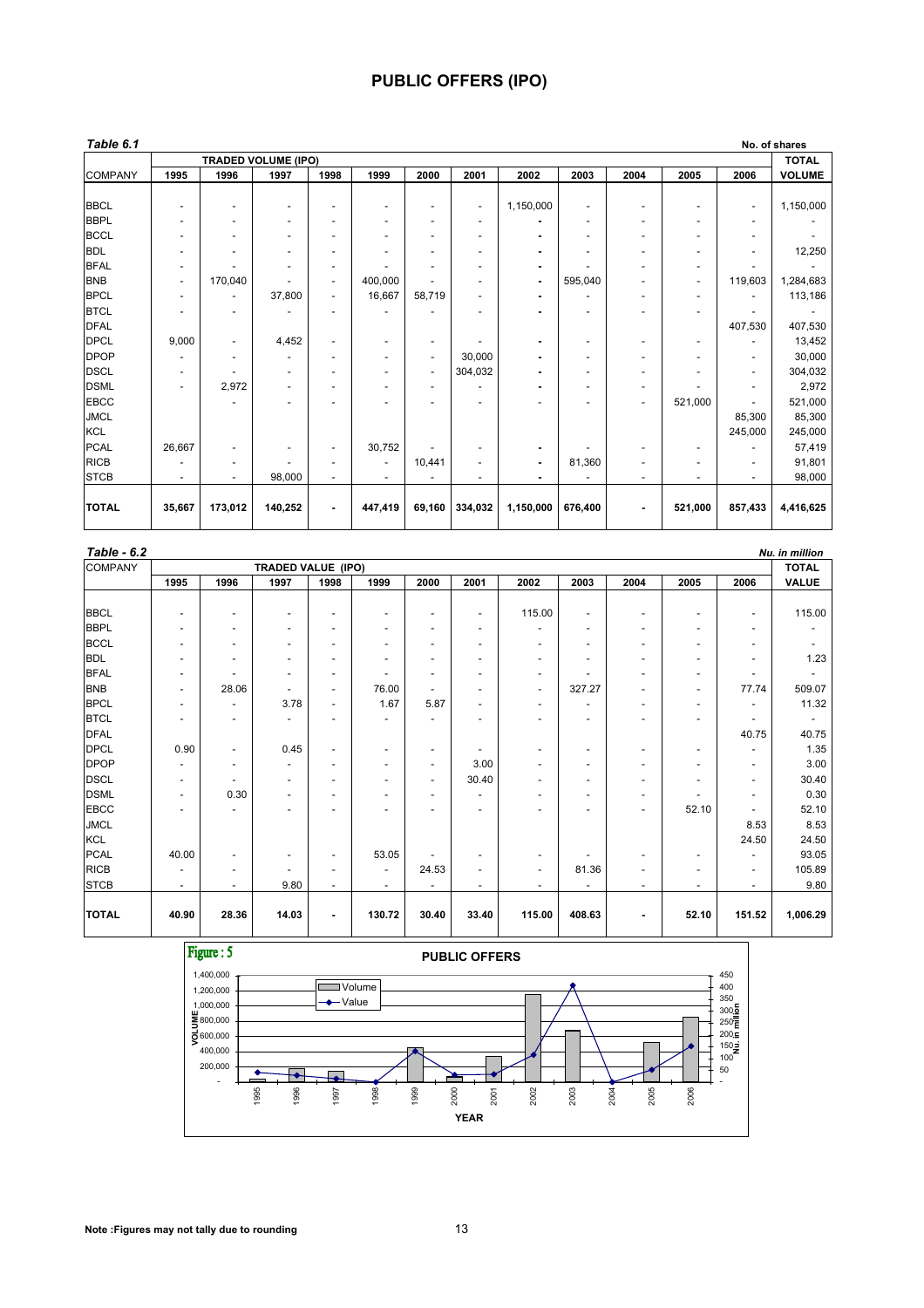#### **DEMAT / BONUS**

| <b>COMPANY</b> | <b>TRADED VOLUME</b> |                          |                          |           | <b>TOTAL</b>    |                |
|----------------|----------------------|--------------------------|--------------------------|-----------|-----------------|----------------|
|                | 2003                 | 2004                     | 2005                     | 2006      | <b>VOLUME</b>   | <b>Remarks</b> |
|                |                      |                          |                          |           |                 |                |
| <b>BBCL</b>    |                      |                          | ٠                        |           |                 |                |
| <b>BBPL</b>    |                      |                          | ۰                        | 1,400,014 | 1,400,014 Demat |                |
| <b>BCCL</b>    |                      |                          | $\overline{\phantom{a}}$ |           |                 |                |
| <b>BDL</b>     |                      |                          | ۰                        |           |                 |                |
| <b>BFAL</b>    |                      |                          | 1,500,000                |           | 1,500,000 Demat |                |
| <b>BNB</b>     |                      |                          |                          |           |                 |                |
| <b>BPCL</b>    |                      | $\overline{\phantom{a}}$ | ۰                        | -         | -               |                |
| <b>BTCL</b>    |                      |                          | ۰                        | 209,400   |                 | 209,400 Demat  |
| <b>DPCL</b>    |                      |                          | ۰                        |           |                 |                |
| <b>DPOP</b>    |                      |                          | ۰                        |           |                 |                |
| <b>DSCL</b>    |                      |                          | ۰.                       | 152,511   | 152,511         | Bonus          |
| <b>DSML</b>    |                      |                          | $\overline{\phantom{a}}$ |           |                 |                |
| <b>EBCC</b>    |                      |                          |                          |           |                 |                |
| <b>PCAL</b>    |                      |                          | 2,266,670                |           | 2,266,670 Demat |                |
| <b>RICB</b>    | 813,600              |                          |                          |           |                 |                |
| <b>STCB</b>    |                      | ٠                        | ۰                        |           | ۰               |                |
|                |                      |                          |                          |           |                 |                |
| <b>TOTAL</b>   | 813,600              | ٠                        | 3,766,670                | 1,761,925 | 5,528,595       |                |

| Table - 7.2    |                     |                          | Nu. in million |                | Nu. in million       |                |  |
|----------------|---------------------|--------------------------|----------------|----------------|----------------------|----------------|--|
| <b>COMPANY</b> | <b>TRADED VALUE</b> |                          | <b>TOTAL</b>   |                |                      |                |  |
|                | 2003                | 2004                     | 2005           | 2006           | <b>VALUE</b>         | <b>Remarks</b> |  |
|                |                     |                          |                |                |                      |                |  |
| <b>BBCL</b>    |                     |                          |                |                |                      |                |  |
| <b>BBPL</b>    |                     |                          |                | 140,001,400.00 | 140,001,400.00 Demat |                |  |
| <b>BCCL</b>    |                     |                          |                |                |                      |                |  |
| <b>BDL</b>     |                     |                          |                |                |                      |                |  |
| <b>BFAL</b>    |                     |                          | 150,000,000.00 |                | 150,000,000.00 Demat |                |  |
| <b>BNB</b>     |                     |                          |                |                |                      |                |  |
| <b>BPCL</b>    |                     |                          |                |                |                      |                |  |
| <b>BTCL</b>    |                     |                          | ۰              | 20,940,000.00  | 20,940,000.00 Demat  |                |  |
| <b>DPCL</b>    |                     |                          | ۰              |                |                      |                |  |
| <b>DPOP</b>    |                     |                          |                |                |                      |                |  |
| <b>DSCL</b>    |                     |                          | ۰              | 15,251,100.00  | 15,251,100.00 Bonus  |                |  |
| <b>DSML</b>    |                     |                          | ۰              |                |                      |                |  |
| <b>EBCC</b>    |                     |                          |                |                |                      |                |  |
| <b>PCAL</b>    |                     |                          | 226,667,000.00 |                | 226,667,000.00 Demat |                |  |
| <b>RICB</b>    | 81,360,000.00       |                          |                |                |                      | Demat/ Bonus   |  |
| <b>STCB</b>    |                     | $\overline{\phantom{a}}$ | ۰              |                |                      |                |  |
| <b>TOTAL</b>   | 81,360,000.00       |                          | 376,667,000.00 | 176,192,500.00 | 552,859,500.00       |                |  |

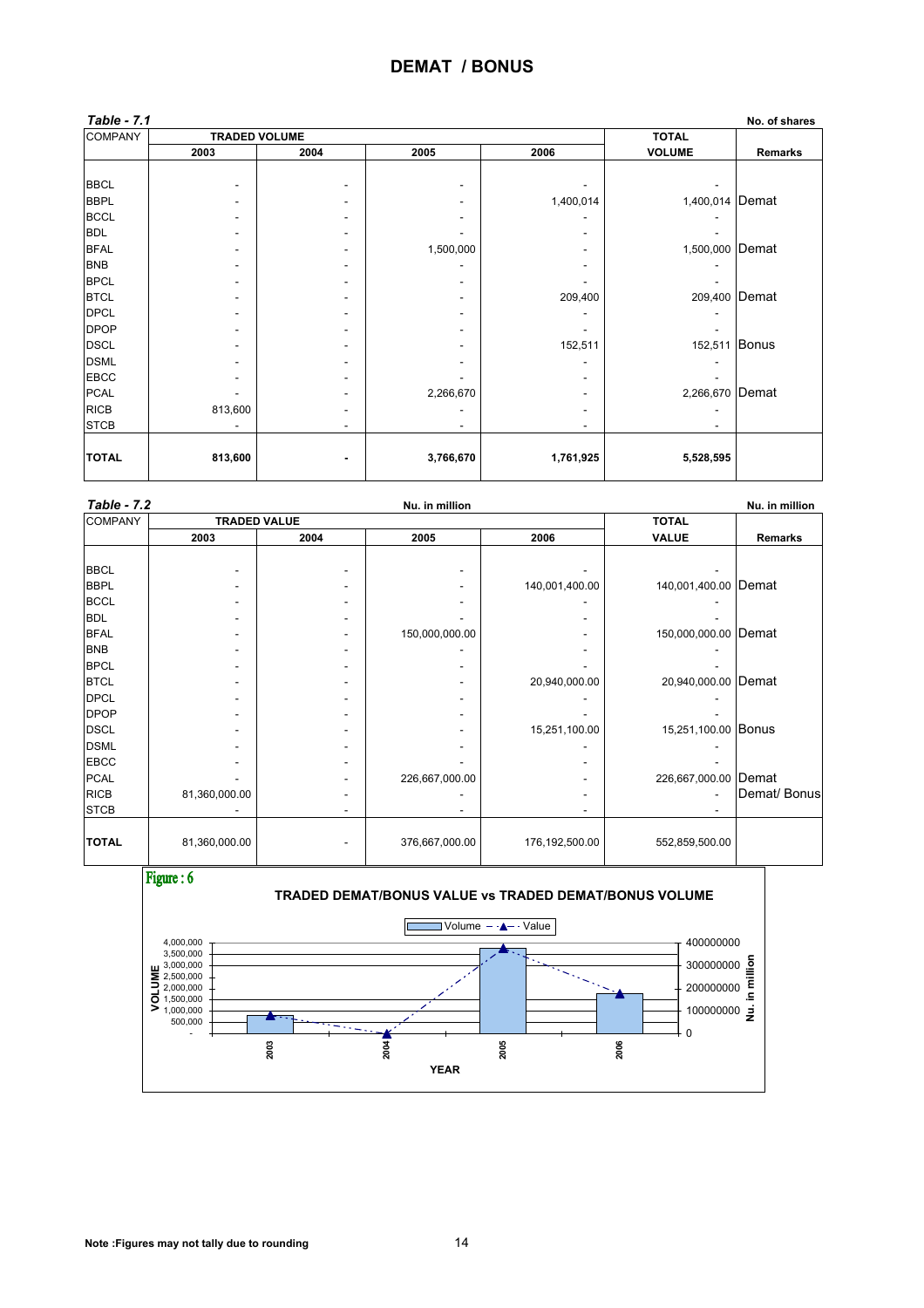### **SECONDARY MARKET**

| <b>Table - 8.1</b> |        |                          |        |        |                              |                              |                              |                              |                          |                          | No. of shares            |               |
|--------------------|--------|--------------------------|--------|--------|------------------------------|------------------------------|------------------------------|------------------------------|--------------------------|--------------------------|--------------------------|---------------|
| <b>COMPANY</b>     |        |                          |        |        | <b>TRADED VOLUME</b>         |                              |                              |                              |                          |                          |                          | <b>TOTAL</b>  |
|                    | 1996   | 1997                     | 1998   | 1999   | 2000                         | 2001                         | 2002                         | 2003                         | 2004                     | 2005                     | 2006                     | <b>VOLUME</b> |
|                    |        |                          |        |        |                              |                              |                              |                              |                          |                          |                          |               |
| <b>BBCL</b>        |        | ۰.                       |        |        | $\overline{\phantom{a}}$     | $\overline{\phantom{a}}$     | 10,153                       | 27,346                       | 3,912                    | 2,965                    | 1,867                    | 46,243        |
| <b>BBPL</b>        | 14,290 | 100                      | 8,000  | 15,340 | 5,000                        | ٠                            | 230                          | $\overline{\phantom{0}}$     | 5,000                    | 140                      | 3,030                    | 46,243        |
| <b>BCCL</b>        | 1,112  | 85                       | 22     |        | 4                            | 58                           | $\qquad \qquad \blacksquare$ | 6                            | $\overline{a}$           | 9                        | 61                       | 1,357         |
| <b>BDL</b>         |        | ٠                        |        |        | ۰                            |                              | ٠                            | ۰                            | -                        |                          |                          |               |
| <b>BFAL</b>        | ۰.     | $\overline{\phantom{a}}$ | 19,850 | 7,040  | 3,500                        | 24,750                       | ٠                            | $\overline{\phantom{a}}$     | 100                      | $\overline{\phantom{a}}$ | $\overline{\phantom{a}}$ | 55,240        |
| <b>BNB</b>         | 924    | 12,064                   | 9,019  | 252    | 3,773                        | 124,119                      | 2,898                        | 12,329                       | 51,106                   | 20,997                   | 16,780                   | 254,261       |
| <b>BPCL</b>        |        | $\overline{\phantom{a}}$ |        | 4,252  | $\overline{\phantom{a}}$     | $\overline{\phantom{a}}$     | 57,185                       | 1,100                        | 720                      | $\overline{\phantom{0}}$ | 50                       | 63,307        |
| <b>BTCL</b>        | 22     | 614                      | 2,287  | 96     | $\overline{\phantom{a}}$     | ٠                            | 20                           | 17                           | 1,497                    | 35                       | 1,000                    | 5,588         |
| <b>DPCL</b>        |        | $\overline{\phantom{a}}$ |        |        | ۰.                           | $\qquad \qquad \blacksquare$ | ۰                            | $\overline{\phantom{a}}$     | 61,437                   | ٠.                       |                          | 61,437        |
| <b>DPOP</b>        |        | ۰                        |        |        | $\qquad \qquad \blacksquare$ | $\qquad \qquad \blacksquare$ | $\qquad \qquad \blacksquare$ | $\qquad \qquad \blacksquare$ |                          | 33                       | 70,000                   | 70,033        |
| <b>DSCL</b>        |        |                          |        |        | 23                           |                              | ۰                            | 27                           | 120,941                  | 5,699                    | 154                      | 126,844       |
| <b>DSML</b>        |        |                          |        |        | $\qquad \qquad \blacksquare$ | 4,800                        | $\qquad \qquad \blacksquare$ | $\overline{\phantom{0}}$     | 38,130                   | $\sim$                   | 24,185                   | 67,115        |
| <b>EBCC</b>        | ۰      | ۰.                       | ۰.     |        | ٠                            | $\qquad \qquad \blacksquare$ | ۰                            | $\overline{\phantom{a}}$     | $\overline{\phantom{0}}$ | 16,013                   | 4,500                    | 20,513        |
| <b>PCAL</b>        | 302    | 751                      | 777    | 6,077  | 3,977                        | 1,393                        | 2,974                        | 679                          | 176                      | 957                      | 8,260                    | 26,323        |
| <b>RICB</b>        | 165    | 50                       | 88     | 20     | 1,700                        | 2,021                        | 1,583                        | 652                          | 686                      | 2,350                    | 3,500                    | 12,815        |
| <b>STCB</b>        |        | 300                      |        | 5,000  | 10,000                       | 10                           |                              |                              | 370                      |                          |                          | 15,680        |
|                    |        |                          |        |        |                              |                              |                              |                              |                          |                          |                          |               |
| <b>TOTAL</b>       | 16,815 | 13,964                   | 40,043 | 38,077 | 27,977                       | 157,151                      | 75,043                       | 42,156                       | 284,075                  | 49,198                   | 133,387                  | 872,999       |

| Table - 8.2    |                          |                          |                          |                          |                          |                          |                          |                          |        |                          | Nu. in million           |                          |
|----------------|--------------------------|--------------------------|--------------------------|--------------------------|--------------------------|--------------------------|--------------------------|--------------------------|--------|--------------------------|--------------------------|--------------------------|
| <b>COMPANY</b> |                          |                          |                          | <b>TRADED VALUE</b>      |                          |                          |                          |                          |        |                          |                          | <b>TOTAL</b>             |
|                | 1996                     | 1997                     | 1998                     | 1999                     | 2000                     | 2001                     | 2002                     | 2003                     | 2004   | 2005                     | 2006                     | <b>VALUE</b>             |
|                |                          |                          |                          |                          |                          |                          |                          |                          |        |                          |                          |                          |
| <b>BBCL</b>    | $\overline{\phantom{a}}$ | ۰                        | ٠                        | ٠                        | ۰.                       | $\overline{\phantom{0}}$ | 1.02                     | 6.74                     | 1.04   | 0.52                     | 0.24                     | 9.56                     |
| <b>BBPL</b>    | 1.43                     | 0.01                     | 0.80                     | 1.60                     | 0.52                     | ٠.                       | 0.02                     | $\sim$                   | 0.45   | 0.01                     | 0.30                     | 5.67                     |
| <b>BCCL</b>    | 2.28                     | 0.26                     | 0.08                     | $\overline{\phantom{a}}$ | 0.02                     | 0.29                     | $\overline{\phantom{0}}$ | 0.03                     | 0.00   | 0.06                     | 0.37                     | 20.03                    |
| <b>BDL</b>     |                          | $\overline{\phantom{0}}$ | $\overline{\phantom{0}}$ | $\overline{\phantom{a}}$ | $\overline{\phantom{a}}$ | $\sim$                   | ۰                        | $\overline{\phantom{a}}$ | 0.00   | $\overline{\phantom{0}}$ | $\overline{\phantom{a}}$ | $\overline{\phantom{a}}$ |
| <b>BFAL</b>    | ٠                        | $\overline{\phantom{a}}$ | 2.38                     | 0.85                     | $\overline{\phantom{a}}$ | 3.47                     | ۰                        | $\overline{\phantom{a}}$ | 0.05   | $\overline{\phantom{m}}$ | $\overline{\phantom{a}}$ | 7.35                     |
| <b>BNB</b>     | 0.20                     | 2.65                     | 2.07                     | 0.06                     | 2.06                     | 60.16                    | 3.83                     | 6.93                     | 34.36  | 13.85                    | 11.31                    | 137.48                   |
| <b>BPCL</b>    | $\sim$                   | $\overline{\phantom{a}}$ | $\overline{\phantom{0}}$ | 0.43                     | $\sim$                   | $\sim$                   | 13.28                    | 0.33                     | 0.17   | 0.60                     | 0.01                     | 14.82                    |
| <b>BTCL</b>    | 0.02                     | 0.64                     | 2.29                     | 0.10                     | 0.470                    | ٠.                       | 0.04                     | 0.02                     | 2.49   | $\overline{\phantom{0}}$ | 0.17                     | 7.70                     |
| <b>DPCL</b>    |                          | ۰.                       | ٠                        |                          |                          | ٠                        |                          | ۰                        | 6.31   | $\sim$                   |                          | 6.31                     |
| <b>DPOP</b>    | $\overline{\phantom{a}}$ | ۰.                       | $\overline{\phantom{a}}$ | $\overline{\phantom{a}}$ |                          | ٠                        | ۰                        |                          | 0.00   | 0.10                     | 7.00                     | 7.10                     |
| <b>DSCL</b>    | ۰                        | ٠                        | ٠                        | $\overline{\phantom{a}}$ | 0.002                    | ۰.                       | ۰                        | ۰.                       | 47.86  | 1.51                     | 0.04                     | 49.41                    |
| <b>DSML</b>    |                          |                          | ٠                        |                          | ۰.                       | 0.480                    |                          | ٠.                       | 12.68  | ۰.                       | 9.29                     | 22.45                    |
| <b>EBCC</b>    | $\overline{\phantom{a}}$ | ٠                        | $\overline{\phantom{a}}$ |                          | ٠                        | $\sim$                   | ٠                        | ۰.                       | $\sim$ | 2.29                     | 0.45                     | 2.74                     |
| <b>PCAL</b>    | 0.60                     | 1.83                     | 2.28                     | 18.00                    | 13.96                    | 5.88                     | 13.65                    | 3.40                     | 0.94   | 0.97                     | 6.15                     | 68.31                    |
| <b>RICB</b>    | 0.41                     | 0.13                     | 0.26                     | 0.07                     | 7.41                     | 8.29                     | 6.62                     | 2.58                     | 2.40   | 0.86                     | 1.22                     | 30.26                    |
| <b>STCB</b>    | $\sim$                   | 0.03                     | $\overline{\phantom{a}}$ | 0.50                     | 1.30                     | 0.001                    | $\overline{\phantom{a}}$ | $\overline{\phantom{a}}$ | 0.06   | $\overline{\phantom{0}}$ | $\overline{\phantom{a}}$ | 1.89                     |
|                |                          |                          |                          |                          |                          |                          |                          |                          |        |                          |                          |                          |
| <b>TOTAL</b>   | 4.94                     | 5.55                     | 10.16                    | 21.61                    | 25.74                    | 78.57                    | 38.46                    | 20.03                    | 108.81 | 20.77                    | 36.55                    | 391.08                   |
|                |                          |                          |                          |                          |                          |                          |                          |                          |        |                          |                          |                          |



# Volume - **A** - Value **Percentage turnover in IPO's & Secondary Market** IPO 1,006.29 72.01 **(1993 - 2006)** IPO 72.01% Secondary Market 27.99%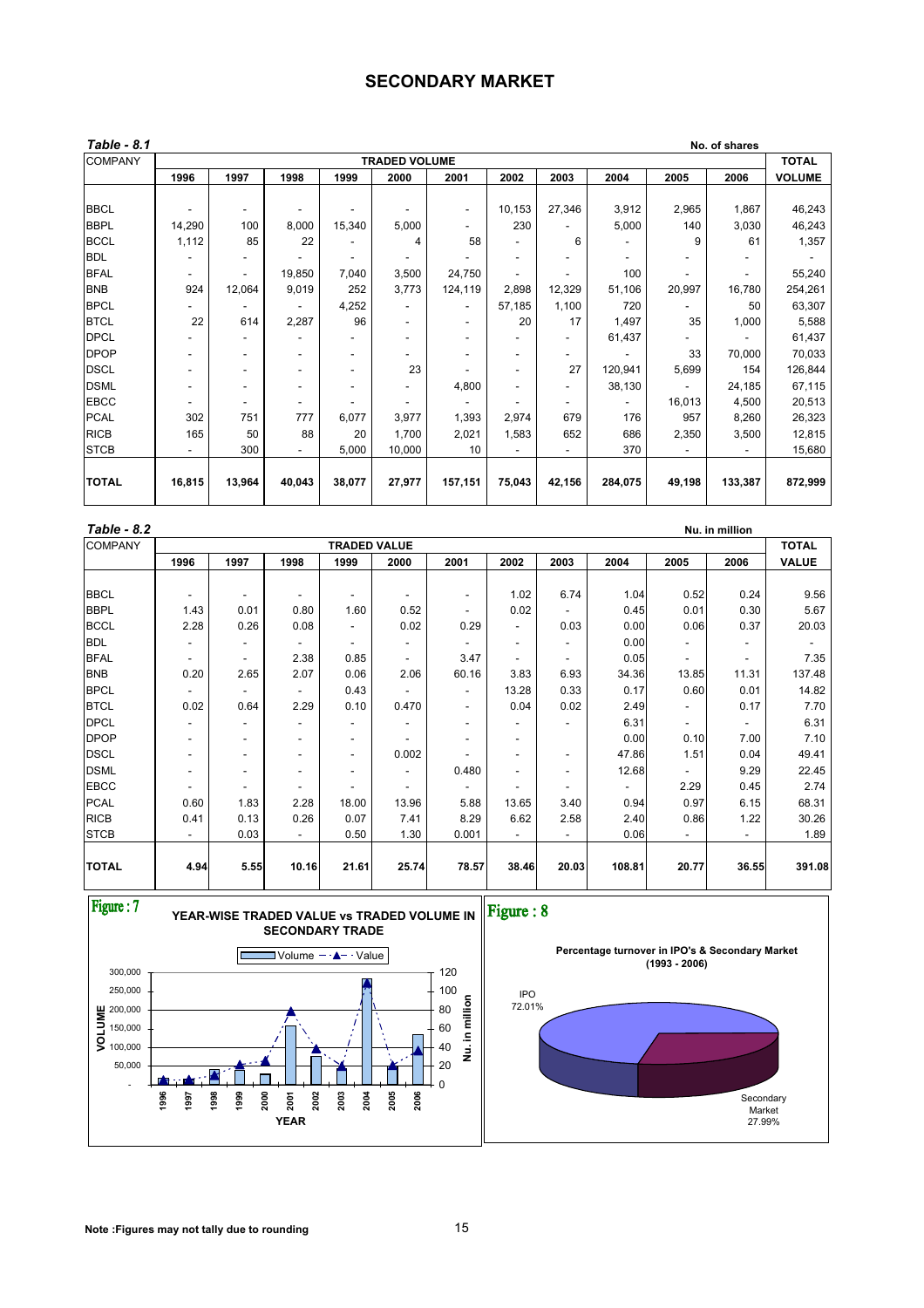#### *Table - 9* **MARKET PRICE** *Table - 9….. Contd.* **MARKET PRICE**

|             |              | <b>Market Price</b> |            | <b>Year End</b>      |
|-------------|--------------|---------------------|------------|----------------------|
| Company     | Year         | High                | Low        | <b>Closing Price</b> |
| <b>BCCL</b> | 2001         | 5,000               | 4,000      | 5,000                |
|             | 2002         | 5,000               | 4,000      | 5,000                |
|             | 2003         | 5,200               | 5,000      | 5,000                |
|             | 2004         | 5,000               | 5,000      | 5,000                |
|             | 2005         | 8,000               | 5,000      | 6,000                |
|             | 2006         | 6,000               | 6,000      | 6,000                |
| <b>RICB</b> | 2001         | 4,100               | 4,099      | 4,100                |
|             | 2002         | 4,205               | 4,100      | 4,205                |
|             | 2003         | 4,205               | 1,000      | 3,500                |
|             | 2004         | 3,650               | 3,000      | 3,500                |
|             | 2005         | 420                 | 300        | 300                  |
|             | 2006         | 350                 | 300        | 350                  |
| <b>PCAL</b> | 2001         | 4,500               | 3,000      | 4,000                |
|             | 2002         | 4,600               | 4,000      | 4,600                |
|             | 2003         | 5,300               | 4,400      | 5,200                |
|             | 2004         | 5,500               | 4,000      | 5,500                |
|             | 2005         | 600                 | 440        | 600                  |
|             | 2006         | 800                 | 650        | 700                  |
| <b>BTCL</b> | 2001         | 1,050               | 1,050      | 1,050                |
|             | 2002         | 2,000               | 1,500      | 1,500                |
|             | 2003         | 1,500               | 1,000      | 1,000                |
|             | 2004         | 1,701               | 1,000      | 1,701                |
|             | 2005         | 1,701               | 1,701      | 1,701                |
|             | 2006         | 170                 | 170        | 170                  |
| <b>BFAL</b> | 2001         | 140                 | 140        | 140                  |
|             | 2002         | 140                 | 140        | 140                  |
|             | 2003         | 140                 | 140        | 140                  |
|             | 2004         | 510                 | 510        | 510                  |
|             | 2005<br>2006 | 510                 | 510<br>100 | 510                  |
| <b>BBPL</b> | 2001         | 510<br>103          | 103        | 510<br>103           |
|             | 2002         | 89                  | 89         | 89                   |
|             | 2003         | 89                  | 89         | 89                   |
|             | 2004         | 90                  | 90         | 90                   |
|             | 2005         | 90                  | 90         | 90                   |
|             | 2006         | 100                 | 100        | 100                  |
| <b>BDL</b>  | 2001         | 100                 | 100        | 100                  |
|             | 2002         | 100                 | 100        | 100                  |
|             | 2003         | 100                 | 100        | 100                  |
|             | 2004         | 100                 | 100        | 100                  |
|             | 2005         | 100                 | 100        | 100                  |
|             | 2006         | 100                 | 100        | 100                  |
| <b>BBCL</b> | 2002         | 100                 | 100        | 100                  |
|             | 2003         | 350                 | 100        | 100                  |
|             | 2004         | 310                 | 245        | 245                  |
|             | 2005         | 200                 | 140        | 200                  |
|             | 2006         | 220                 | 100        | 100                  |

|             |              | <b>Market Price</b> |            | <b>Year End</b>      |             |              | <b>Market Price</b> |            | <b>Year End</b>      |
|-------------|--------------|---------------------|------------|----------------------|-------------|--------------|---------------------|------------|----------------------|
| Company     | Year         | High                | Low        | <b>Closing Price</b> | Company     | Year         | High                | Low        | <b>Closing Price</b> |
| <b>BCCL</b> | 2001         | 5,000               | 4,000      | 5,000                | <b>BNB</b>  | 2001         | 1,500               | 439        | 1,450                |
|             | 2002         | 5,000               | 4,000      | 5,000                |             | 2002         | 2,000               | 1,100      | 2,000                |
|             | 2003         | 5,200               | 5,000      | 5,000                |             | 2003         | 2,000               | 550        | 550                  |
|             | 2004         | 5,000               | 5,000      | 5,000                |             | 2004         | 750                 | 650        | 650                  |
|             | 2005         | 8,000               | 5,000      | 6,000                |             | 2005         | 750                 | 645        | 650                  |
|             | 2006         | 6,000               | 6,000      | 6,000                |             | 2006         | 750                 | 650        | 650                  |
| <b>RICB</b> | 2001         | 4,100               | 4,099      | 4,100                | <b>DPCL</b> | 2001         | 100                 | 100        | 100                  |
|             | 2002         | 4,205               | 4,100      | 4,205                |             | 2002         | 100                 | 100        | 100                  |
|             | 2003         | 4,205               | 1,000      | 3,500                |             | 2003         | 100                 | 100        | 100                  |
|             | 2004         | 3,650               | 3,000      | 3,500                |             | 2004         | 100                 | 120        | 120                  |
|             | 2005         | 420                 | 300        | 300 *                |             | 2005         | 120                 | 120        | 100                  |
|             | 2006         | 350                 | 300        | 350                  |             | 2006         | 120                 | 100        | 120                  |
| PCAL        | 2001         | 4,500               | 3,000      | 4,000                | <b>DSML</b> | 2001         | 100                 | 100        | 100                  |
|             | 2002         | 4,600               | 4,000      | 4,600                |             | 2002         | 100                 | 100        | 100                  |
|             | 2003         | 5,300               | 4,400      | 5,200                |             | 2003         | 100                 | 100        | 100                  |
|             | 2004         | 5,500               | 4,000      | 5,500                |             | 2004         | 370                 | 300        | 300                  |
|             | 2005         | 600                 | 440        | 600                  |             | 2005         | 370                 | 300        | 300                  |
|             | 2006         | 800                 | 650        | 700                  |             | 2006         | 429                 | 300        | 429                  |
| <b>BTCL</b> | 2001         | 1,050               | 1,050      | 1,050                | <b>BPCL</b> | 2001         | 100                 | 100        | 100                  |
|             | 2002         | 2,000               | 1,500      | 1,500                |             | 2002         | 300                 | 205        | 250                  |
|             | 2003         | 1,500               | 1,000      | 1,000                |             | 2003         | 300                 | 250        | 250                  |
|             | 2004         | 1,701               | 1,000      | 1,701                |             | 2004         | 240                 | 240        | 240                  |
|             | 2005         | 1,701               | 1,701      | 1,701                |             | 2005         | 240                 | 240        | 240                  |
|             | 2006         | 170                 | 170        | 170 *                |             | 2006         | 100                 | 100        | 100                  |
| <b>BFAL</b> | 2001         | 140                 | 140        | 140                  | <b>STCB</b> | 2001         | 130                 | 130        | 130                  |
|             | 2002         | 140                 | 140        | 140                  |             | 2002         | 130                 | 130        | 130                  |
|             | 2003         | 140                 | 140        | 140                  |             | 2003         | 130                 | 130        | 130                  |
|             | 2004         | 510                 | 510        | 510                  |             | 2004         | 130                 | 190        | 190                  |
|             | 2005<br>2006 | 510<br>510          | 510<br>100 | 510<br>510           |             | 2005<br>2006 | 190<br>190          | 130<br>190 | 190<br>190           |
| <b>BBPL</b> | 2001         | 103                 | 103        | 103                  | <b>DSCL</b> | 2001         | 100                 | 100        | 100                  |
|             | 2002         | 89                  | 89         | 89                   |             | 2002         | 100                 | 100        | 100                  |
|             | 2003         | 89                  | 89         | 89                   |             | 2003         | 100                 | 100        | 100                  |
|             | 2004         | 90                  | 90         | 90                   |             | 2004         | 400                 | 350        | 350                  |
|             | 2005         | 90                  | 90         | 90                   |             | 2005         | 400                 | 250        | 272                  |
|             | 2006         | 100                 | 100        | 100                  |             | 2006         | 272                 | 100        | 272                  |
| bdl         | 2001         | 100                 | 100        | 100                  | <b>DPOP</b> | 2001         | 100                 | 100        | 100                  |
|             | 2002         | 100                 | 100        | 100                  |             | 2002         | 100                 | 100        | 100                  |
|             | 2003         | 100                 | 100        | 100                  |             | 2003         | 100                 | 100        | 100                  |
|             | 2004         | 100                 | 100        | 100                  |             | 2004         | 100                 | 100        | 100                  |
|             | 2005         | 100                 | 100        | 100                  |             | 2005         | 350                 | 350        | 350                  |
|             | 2006         | 100                 | 100        | 100                  |             | 2006         | 100                 | 100        | 100                  |
| <b>BBCL</b> | 2002         | 100                 | 100        | 100                  | <b>EBCC</b> | 2005         | 200                 | 100        | 100                  |
|             | 2003         | 350                 | 100        | 100                  |             | 2006         | 100                 | 100        | 100                  |

\* Drop in figures are due to splitting of shares from Nu.1,000 to Nu.100 per shares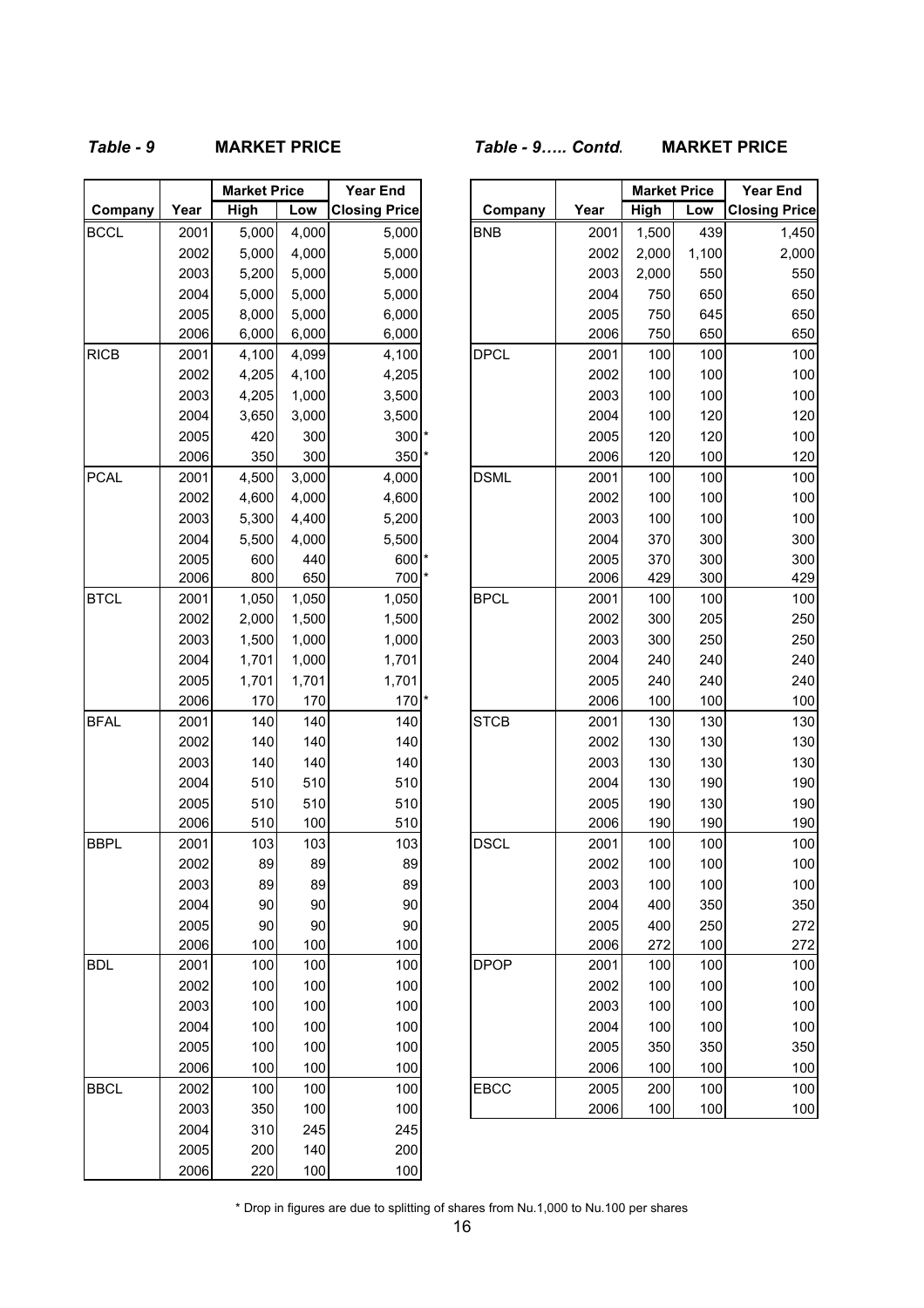### **YEAR-WISE SECURITIES HOLDINGS IN THE CENTRAL DEPOSITORY**

| Table | 10 |
|-------|----|
|-------|----|

|                |           | Yearwise turnover of Securities in Depository |           |           |                                                 |             |           |                                      |                                                    | Percent                                    |
|----------------|-----------|-----------------------------------------------|-----------|-----------|-------------------------------------------------|-------------|-----------|--------------------------------------|----------------------------------------------------|--------------------------------------------|
| Company        | 2000      | 2001                                          | 2002      | 2003      | 2004                                            | 2005        | 2006      | Paid Up<br><b>Shares</b><br>for 2006 | <b>Total Holdings</b><br>Nu. in Millions<br>(2006) | holdings<br>of securities<br>in Depository |
| <b>BBCL</b>    |           |                                               | 1,150,000 | 1,150,000 | 1,150,000                                       | 1,150,000   | 1,150,000 | 1,150,000                            | 115,000,000                                        | 100%                                       |
| <b>BBPL</b>    | 483,100   | 498,100                                       | 498,100   | 498,100   | 498,100                                         | 498,100     | 1,400,014 | 1,400,014                            | 140,001,400                                        | 100%                                       |
| <b>BCCL</b>    | 43,204    | 43,204                                        | 43,204    | 43,204    | 43,204                                          | 43,204      | 43,204    | 100,000                              | 600,000,000                                        | 43%                                        |
| <b>BDL</b>     | 12,250    | 12,250                                        | 12,250    | 12,250    | 12,250                                          | 12,250      | 12,250    | 140,929                              | 14,092,900                                         | 9%                                         |
| <b>BFAL</b>    | 35,350    | 59,850                                        | 59,850    | 59,850    | 59,850                                          | 1,500,000   | 1,500,000 | 1,500,000                            | 765,000,000                                        | 100%                                       |
| <b>BNB</b>     | 595,040   | 595,040                                       | 595,040   | 1,190,080 | 1,190,080                                       | 1,190,080   | 1,190,080 | 1,190,080                            | 773,552,000                                        | 100%                                       |
| <b>BPCL</b>    | 117,438   | 117,438                                       | 117,438   | 117,438   | 117,438                                         | 249,334     | 249,334   | 249,334                              | 24,933,400                                         | 100%                                       |
| <b>BTCL</b>    | 10,220    | 10,220                                        | 10,220    | 10,220    | 10,416                                          | 10,416      | 20,940    | 20,940                               | 3,559,800                                          | 100%                                       |
| <b>DPCL</b>    | 8,367     | 8,367                                         | 8,367     | 62,370    | 62,370                                          | 62,370      | 62,370    | 62,370                               | 7,484,400                                          | 100%                                       |
| <b>DPOP</b>    |           | 30,000                                        | 30,000    | 30,000    | 30,000                                          | 30,000      | 100,000   | 100,000                              | 10,000,000                                         | 100%                                       |
| <b>DSCL</b>    | 3,398     | 304,032                                       | 304,032   | 304,032   | 304,032                                         | 304,032     | 456,543   | 456,543                              | 124,179,696                                        | 100%                                       |
| <b>DSML</b>    | 2,972     | 2,972                                         | 2,972     | 2,972     | 37,702                                          | 37,702      | 37,702    | 37,702                               | 16,174,158                                         | 100%                                       |
| <b>PCAL</b>    | 76,147    | 76,647                                        | 76,647    | 76,647    | 76,647                                          | 2,266,670   | 2,266,670 | 2,266,670                            | 1,586,669,000                                      | 100%                                       |
| <b>RICB</b>    | 14,933    | 15,207                                        | 15,207    | 96,000    | 96,000                                          | 960,000     | 960,000   | 960,000                              | 336,000,000                                        | 100%                                       |
| <b>STCB</b>    | 200,000   | 200,000                                       | 200,000   | 200,000   | 200,000                                         | 200,000     | 200,000   | 200,000                              | 38,000,000                                         | 100%                                       |
| EBCC           |           |                                               |           |           |                                                 | 520,000     | 520,000   | 520,000                              | 52,000,000                                         | 100%                                       |
| <b>TOTAL:-</b> | 1,602,419 | 1,973,327                                     | 3,123,327 | 3,853,163 | 3,888,089                                       | 8,514,158   | 9,649,107 | 9,834,582                            | 4,606,646,754                                      | 98.11%                                     |
| Figure: 9      |           |                                               |           |           | YEAR-WISE SECURITIES HELD IN CENTRAL DEPOSITORY |             |           |                                      |                                                    |                                            |
| 12,000,000     |           |                                               |           |           |                                                 |             |           |                                      |                                                    |                                            |
|                |           |                                               |           |           |                                                 |             |           |                                      |                                                    |                                            |
| 10,000,000     |           |                                               |           |           |                                                 |             |           |                                      |                                                    |                                            |
|                |           |                                               |           |           |                                                 |             |           |                                      |                                                    |                                            |
| 8,000,000      |           |                                               |           |           |                                                 |             |           |                                      |                                                    |                                            |
|                |           |                                               |           |           |                                                 |             |           |                                      |                                                    |                                            |
| 6,000,000      |           |                                               |           |           |                                                 |             |           |                                      |                                                    |                                            |
| 4,000,000      |           |                                               |           |           |                                                 |             |           |                                      |                                                    |                                            |
|                |           |                                               |           |           |                                                 |             |           |                                      |                                                    |                                            |
| 2,000,000      |           |                                               |           |           |                                                 |             |           |                                      |                                                    |                                            |
|                |           | 2000                                          | 2001      | 2002      |                                                 | 2003        | 2004      |                                      | 2005                                               | 2006                                       |
|                |           |                                               |           |           |                                                 | <b>YEAR</b> |           |                                      |                                                    |                                            |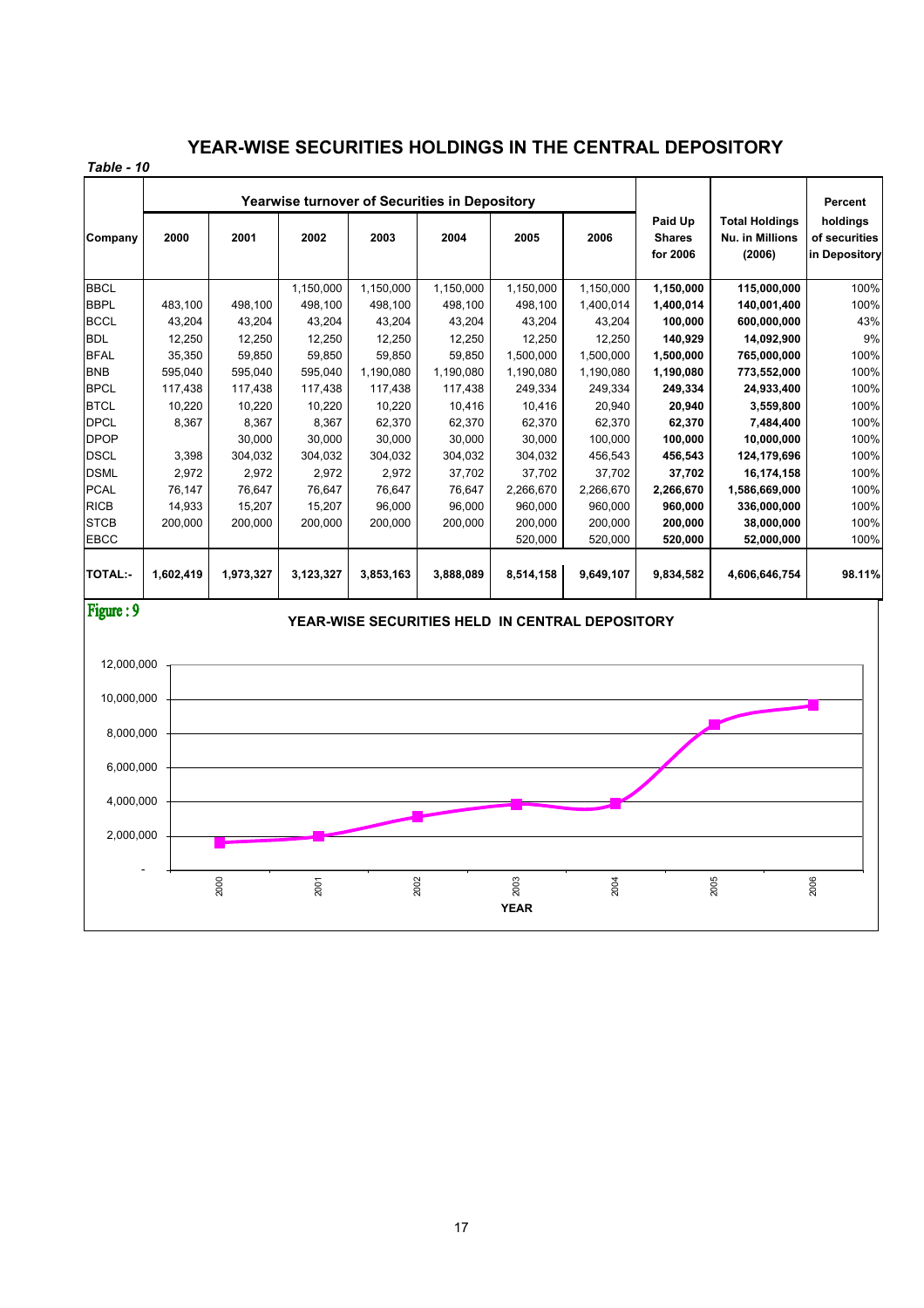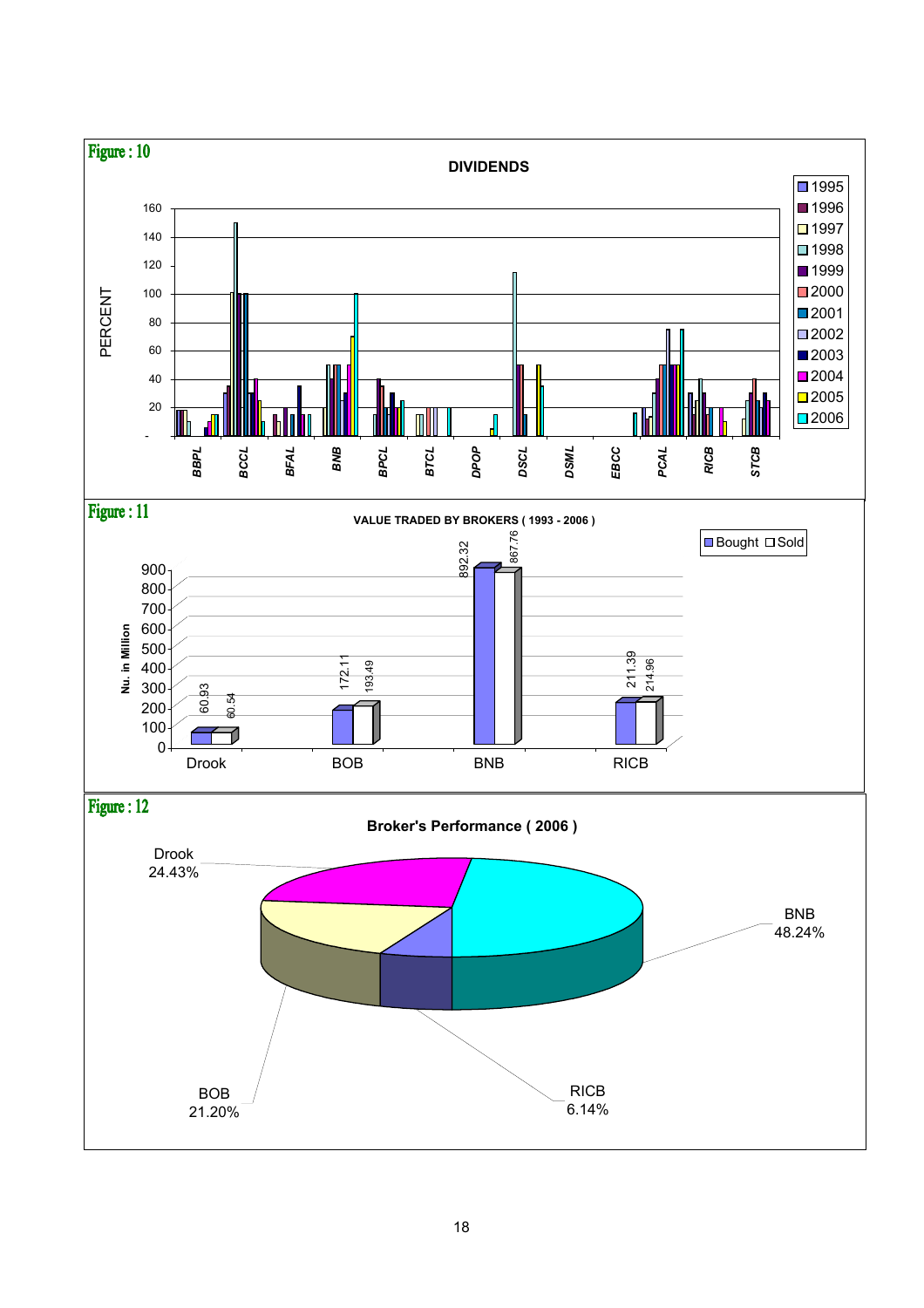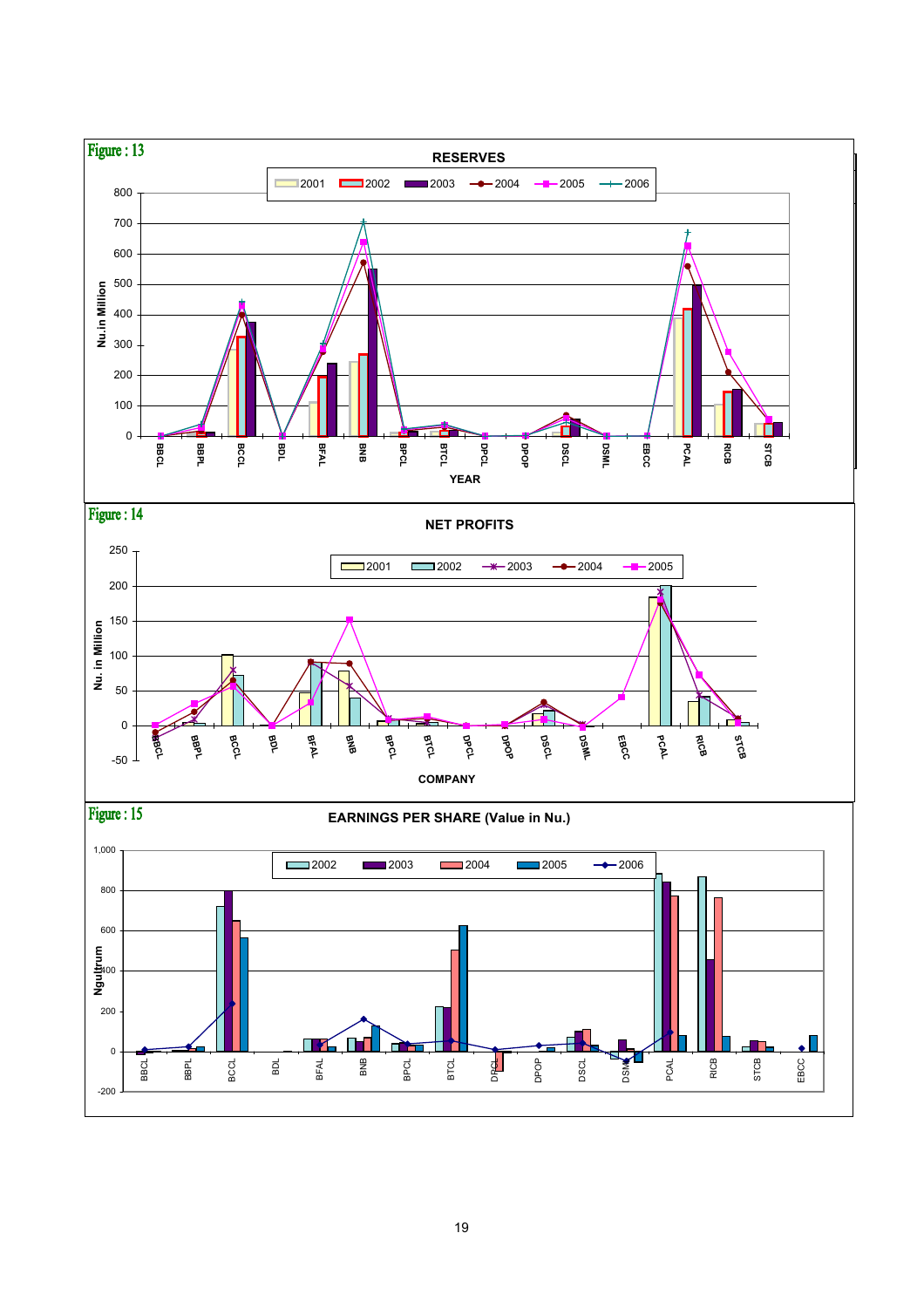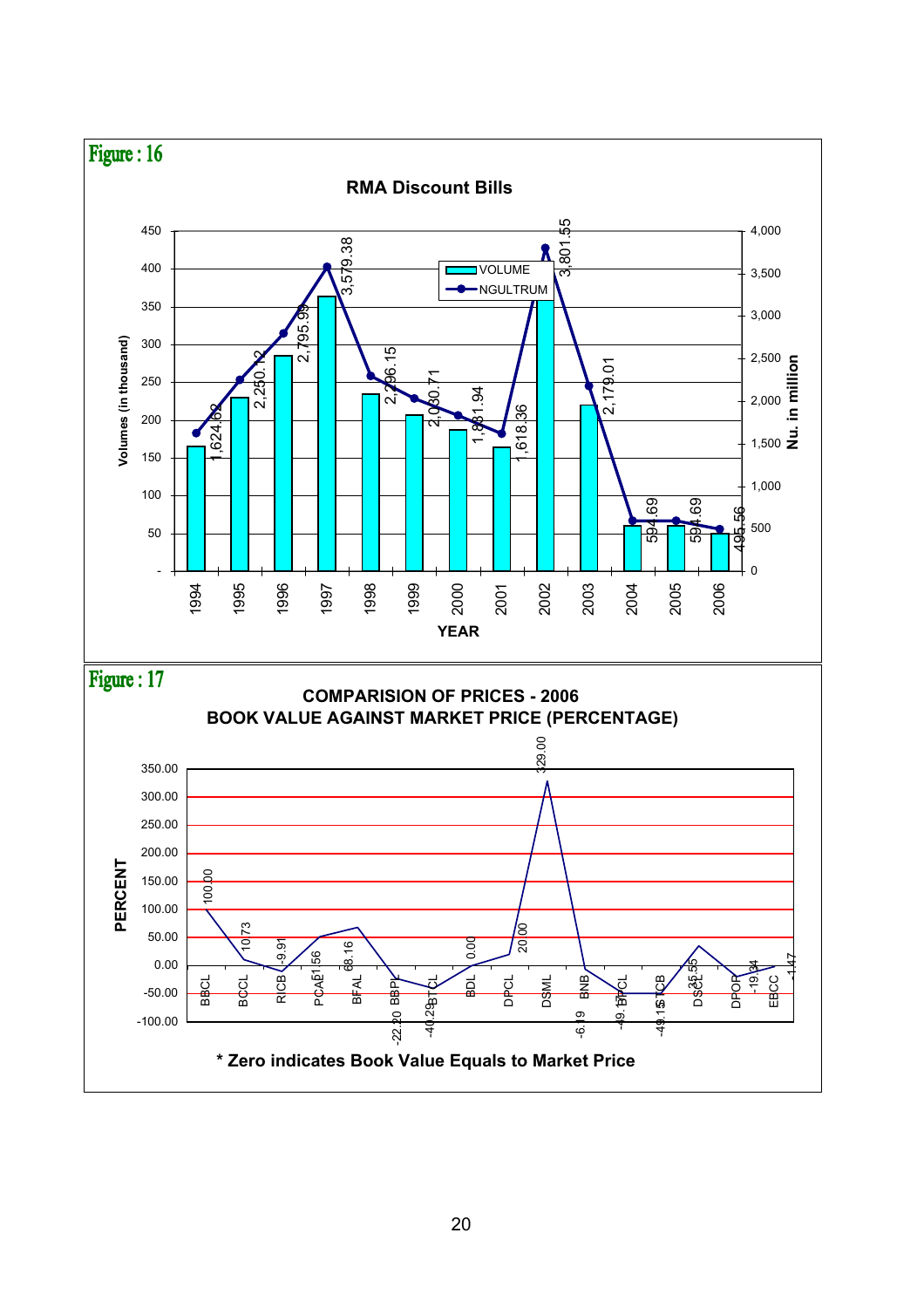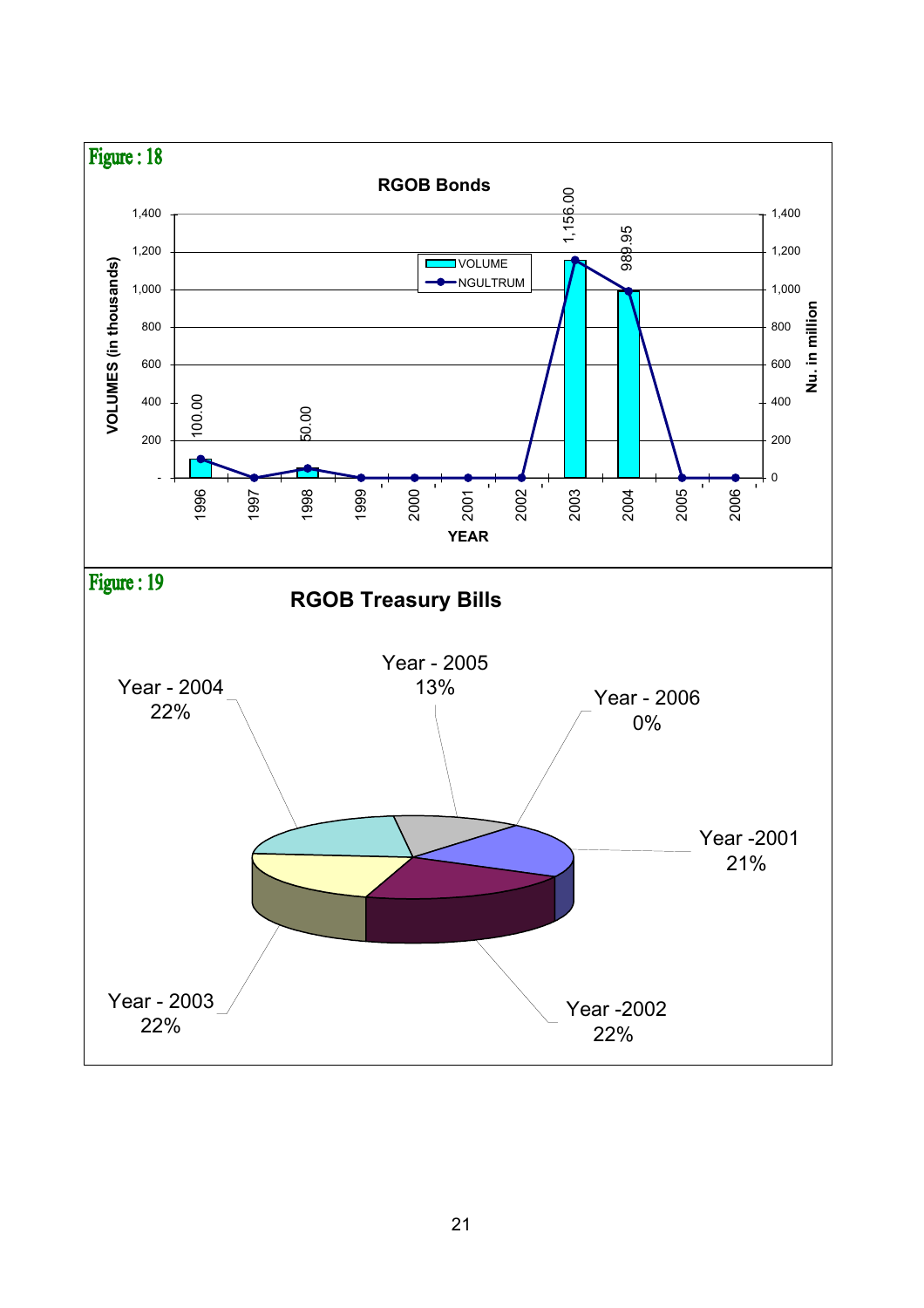#### **ROYAL SECURITIES EXCHANGE OF BHUTAN LIMITED BALANCE SHEET AS AT 31 DECEMBER 2006**

| <b>Sources of Funds</b>        | 2006<br>(Nu.) | 2005<br>(Nu.) |
|--------------------------------|---------------|---------------|
| Share Capital                  | 2,000,000.00  | 2,000,000.00  |
| <b>General Reserve</b>         | 3,248,031.48  | 3,115,951.86  |
| Capital Grants                 | 191,053.90    | 522,499.35    |
| <b>Total</b>                   | 5,439,085.38  | 5,638,451.21  |
| <b>Application of Funds</b>    |               |               |
| <b>Fixed Assets</b>            |               |               |
| <b>Gross Block</b>             | 4,265,722.22  | 3,289,385.22  |
| Less: Accumulated Depreciation | (2,772,996)   | (2,283,161)   |
|                                | 1,492,726.66  | 1,006,224.27  |
| Investments                    | 2,725,000.00  | 2,725,000.00  |
| <b>Current Assets:</b>         |               |               |
| Cash and Bank Balances         | 1,614,447.85  | 2,392,074.69  |
| Loans and Advances             | 76,638.83     | 123,156.94    |
| Other Assets                   | 233,372.20    | 207,537.07    |
|                                | 1,924,458.88  | 2,722,768.70  |
| Less: Current Liabilities      | 703,100.16    | 815,541.77    |
| Net Current Assets             | 1,221,358.72  | 1,907,226.93  |
| <b>Total</b>                   | 5,439,085.38  | 5,638,451.21  |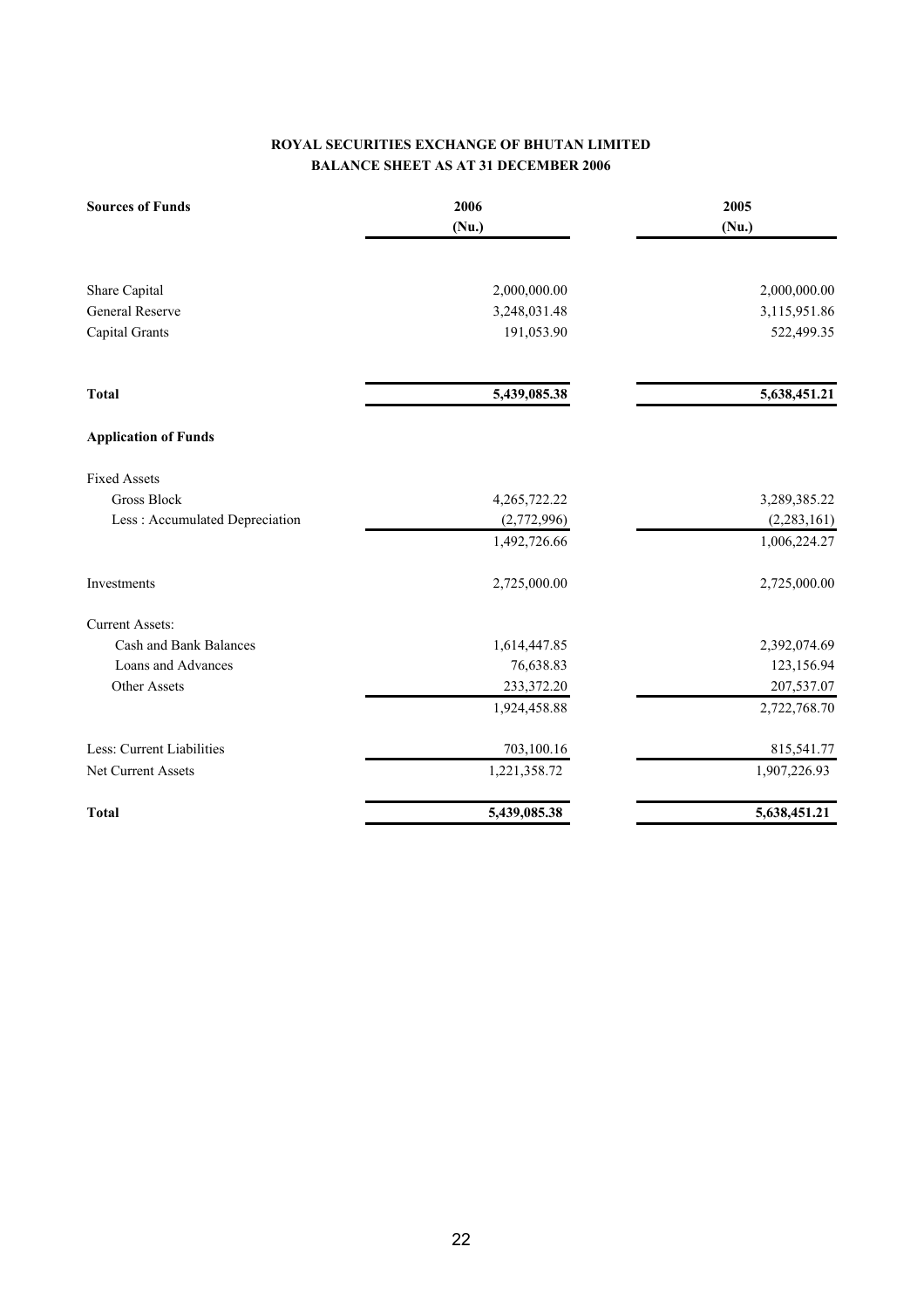#### **ROYAL SECURITIES EXCHANGE OF BHUTAN LIMITED PROFIT & LOSS ACCOUNT FOR THE YEAR ENDED 31 DECEMBER 2006**

|                                                          | 2006         | 2005            |
|----------------------------------------------------------|--------------|-----------------|
|                                                          | (Nu.)        | (Nu.)           |
| <b>Income</b>                                            |              |                 |
| Revenue and Commission                                   | 2,274,803.93 | 2,422,347.24    |
| Other Income                                             | 244,387.03   | 232,555.51      |
| <b>Total</b>                                             | 2,519,190.96 | 2,654,902.75    |
| <b>Expenditure</b>                                       |              |                 |
| Employees Remuneration & Benefits                        | 1,202,095.00 | 1,170,386.00    |
| Other Expenses                                           | 970,021.63   | 916,506.80      |
| Depreciation                                             | 158,389.16   | 97,250.73       |
| Total                                                    | 2,330,505.79 | 2, 184, 143. 53 |
| Profit before Tax                                        | 188,685.17   | 470,759.22      |
| Provision for Taxation                                   | 56,605.55    | 141,227.77      |
| Profit / (Loss) after tax transferred to General Reserve | 132,079.62   | 329,531.46      |